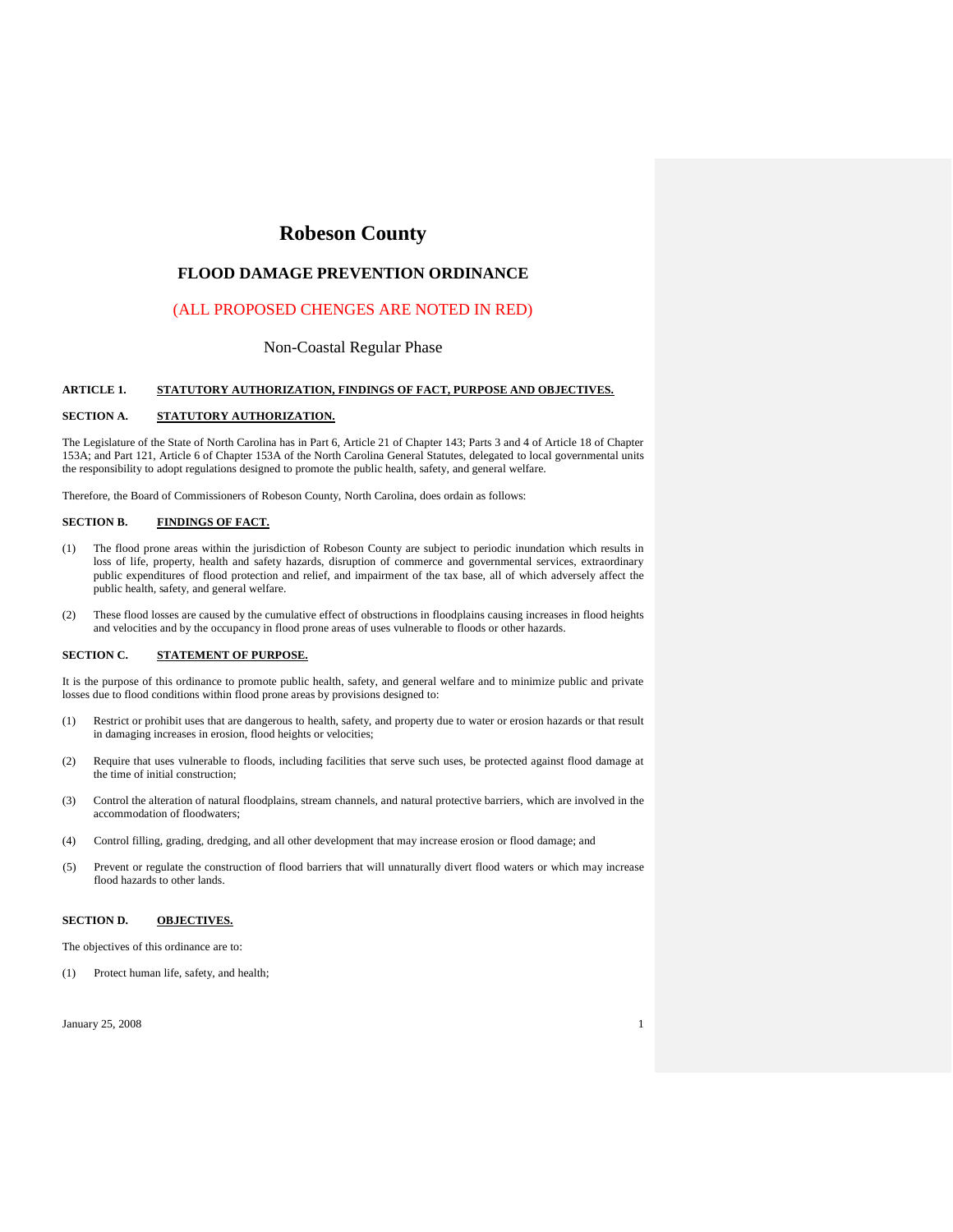- (2) Minimize expenditure of public money for costly flood control projects;
- (3) Minimize the need for rescue and relief efforts associated with flooding and generally undertaken at the expense of the general public;
- (4) Minimize prolonged business losses and interruptions;
- (5) Minimize damage to public facilities and utilities (i.e. water and gas mains, electric, telephone, cable and sewer lines, streets, and bridges) that are located in flood prone areas;
- (6) Help maintain a stable tax base by providing for the sound use and development of flood prone areas; and
- (7) Ensure that potential buyers are aware that property is in a Special Flood Hazard Area.
- (8) Minimize damage to private and public property due to flooding;
- (9) Make flood insurance available to the community through the National Flood Insurance Program;
- (10) Maintain the natural and beneficial functions of floodplains.

### **ARTICLE 2. DEFINITIONS.**

Unless specifically defined below, words or phrases used in this ordinance shall be interpreted so as to give them the meaning they have in common usage and to give this ordinance it's most reasonable application.

"Accessory Structure (Appurtenant Structure)" means a structure located on the same parcel of property as the principal structure and the use of which is incidental to the use of the principal structure. Garages, carports and storage sheds are common urban accessory structures. Pole barns, hay sheds and the like qualify as accessory structures on farms, and may or may not be located on the same parcel as the farm dwelling or shop building.

"Addition (to an existing building)" means an extension or increase in the floor area or height of a building or structure.

"Appeal" means a request for a review of the Floodplain Administrator's interpretation of any provision of this ordinance.

"Alteration of a watercourse" means a dam, impoundment, channel relocation, change in channel alignment, channelization or change in cross-sectional area of the channel or the channel capacity, or any other form of modification which may alter, impede, retard or change the direction and/or velocity of the riverine flow of water during conditions of the base flood. Added 8/5/19

"Area of Shallow Flooding" means a designated Zone AO on a community's Flood Insurance Rate Map (FIRM) with base flood depths determined to be from one (1) to three (3) feet. These areas are located where a clearly defined channel does not exist, where the path of flooding is unpredictable and indeterminate, and where velocity flow may be evident.

"Area of Special Flood Hazard" see "Special Flood Hazard Area (SFHA)".

"Base Flood" means the flood having a one (1) percent chance of being equaled or exceeded in any given year.

"Base Flood Elevation (BFE)" means a determination of the water surface elevations of the base flood as published in the Flood Insurance Study. When the BFE has not been provided in a "Special Flood Hazard Area", it may be obtained from engineering studies available from a Federal, State, or other source using FEMA approved engineering methodologies. This elevation, when combined with the "Freeboard", establishes the "Regulatory Flood Protection Elevation".

"Basement" means any area of the building having its floor subgrade (below ground level) on all sides.

#### "Building" see "Structure".

"Chemical Storage Facility" means a building, portion of a building, or exterior area adjacent to a building used for the storage of any chemical or chemically reactive products.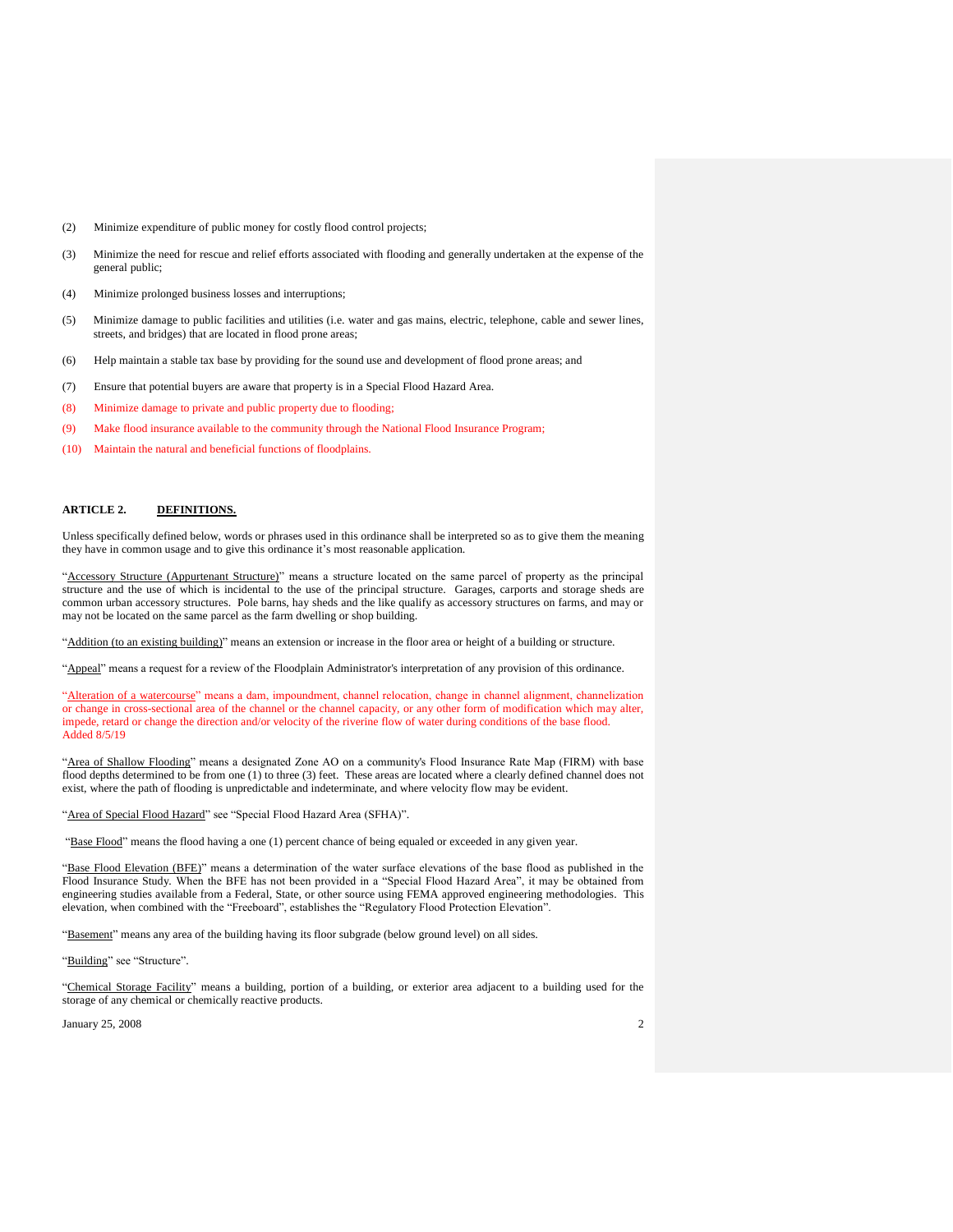#### "Design Flood" See Regulatory Flood Protection."

"Development" means any man-made change to improved or unimproved real estate, including, but not limited to, buildings or other structures, mining, dredging, filling, grading, paving, excavation or drilling operations, or storage of equipment or materials.

"Development Activity" means any activity defined as Development which will necessitate a Floodplain Development Permit. This includes buildings, structurs, and non-structural items, including, but not limited to, fill, bulkheads, piers, pools, docks, landings, ramps, and erosion control/stabilization measures.

"Digital Flood Insurance Rate Map (DFIRM)" means the digital official map of a community, issued by the Federal Emergency Management Agency (FEMA), on which both the Special Flood Hazard Area and the risk premium zones applicable to the community are delineated.

"Disposal" means, as defined in NCGS 130A-290(a)(6), the discharge, deposit, injection, dumping, spilling, leaking, or placing of any solid waste into or on any land or water so that the solid waste or any constituent part of the solid waste may enter the environment or be emitted into the air or discharged into any waters, including groundwaters.

"Elevated Building" means a non-basement building which has its lowest elevated floor raised above ground level by foundation walls, shear walls, posts, piers, pilings, or columns.

"Encroachment" means the advance or infringement of uses, fill, excavation, buildings, structures or development into a floodplain, which may impede or alter the flow capacity of a floodplain.

"Existing Building and Existing Structure" means any building and/or structure for which the "start of construction" commenced prior to the community's first floodplain management ordinance was adopted.

"Existing Manufactured Home Park or Manufactured Home Subdivision" means a manufactured home park or subdivision for which the construction of facilities for servicing the lots on which the manufactured homes are to be affixed (including, at a minimum, the installation of utilities, the construction of streets, and either final site grading or the pouring of concrete pads) was completed before the initial effective date of the floodplain management regulations adopted by the community.

"Flood" or "Flooding" means a general and temporary condition of partial or complete inundation of normally dry land areas from:

- (1) The overflow of inland or tidal waters; and/or
- (2) The unusual and rapid accumulation or runoff of surface waters from any source.

"Flood Boundary and Floodway Map (FBFM)" means an official map of a community, issued by the Federal Emergency Management Agency, on which the Special Flood Hazard Areas and the floodways are delineated. This official map is a supplement to and shall be used in conjunction with the Flood Insurance Rate Map (FIRM).

"Flood Hazard Boundary Map (FHBM)" means an official map of a community, issued by the Federal Emergency Management Agency, where the boundaries of the Special Flood Hazard Areas have been defined as Zone A.

"Flood Insurance" means the insurance coverage provided under the National Flood Insurance Program.

"Flood Insurance Rate Map (FIRM)" means an official map of a community, issued by the Federal Emergency Management Agency, on which both the Special Flood Hazard Areas and the risk premium zones applicable to the community are delineated.

"Flood Insurance Study (FIS)" means an examination, evaluation, and determination of flood hazards, corresponding water surface elevations (if appropriate), flood hazard risk zones, and other flood data in a community issued by the Federal Emergency Management Agency. The Flood Insurance Study report includes Flood Insurance Rate Maps (FIRMs) and Flood Boundary and Floodway Maps (FBFMs), if published.

"Flood Prone Area" see "Floodplain"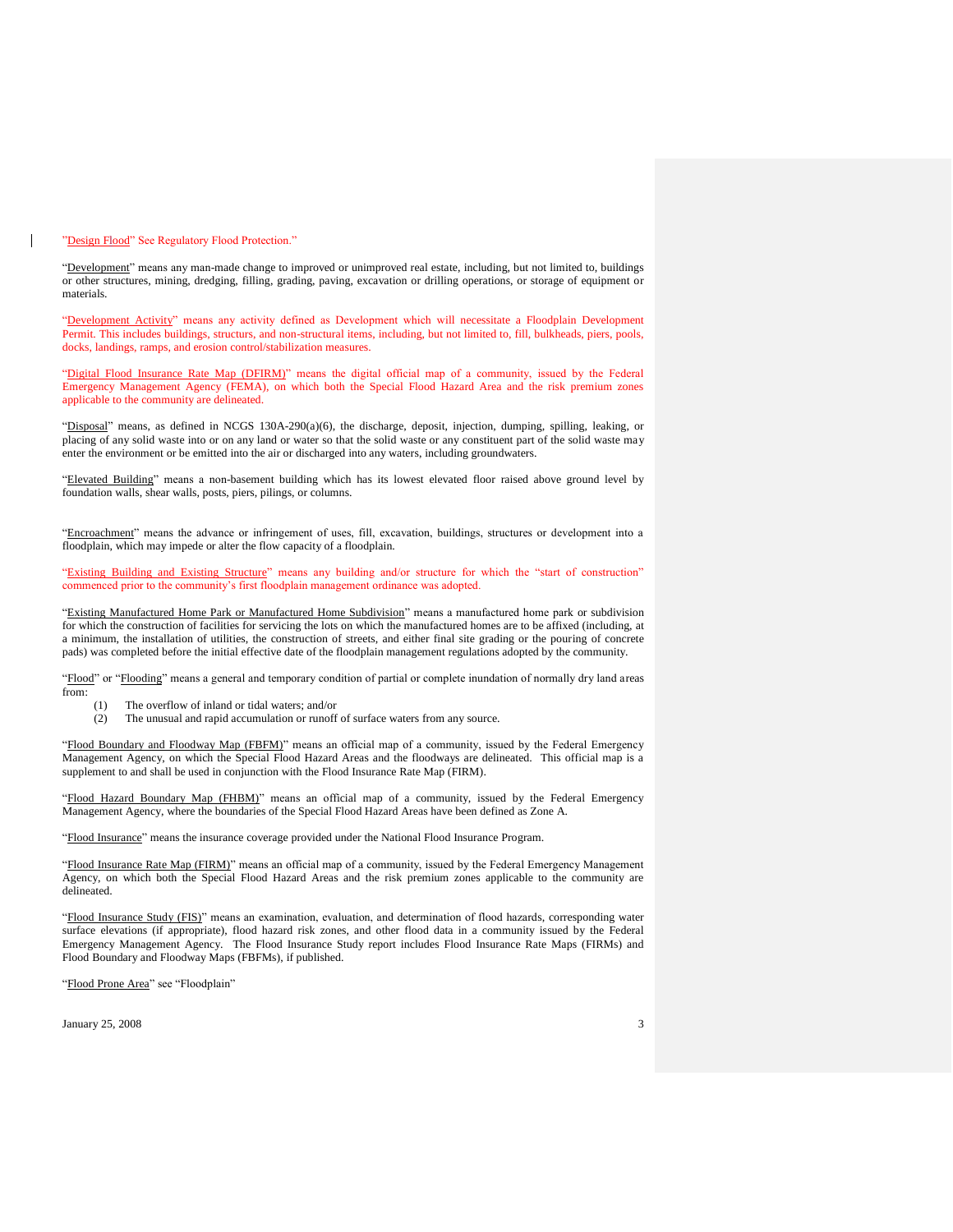"Flood Zone" means a geographical area shown on a Flood Hazard Boundary Map or Flood Insurance Rate Map that reflects the severity or type of flooding in the area.

"Floodplain" means any land area susceptible to being inundated by water from any source.

"Floodplain Administrator" is the individual appointed to administer and enforce the floodplain management regulations.

"Floodplain Development Permit" means any type of permit that is required in conformance with the provisions of this ordinance, prior to the commencement of any development activity.

"Floodplain Management" means the operation of an overall program of corrective and preventive measures for reducing flood damage and preserving and enhancing, where possible, natural resources in the floodplain, including, but not limited to, emergency preparedness plans, flood control works, floodplain management regulations, and open space plans.

"Floodplain Management Regulations" means this ordinance and other zoning ordinances, subdivision regulations, building codes, health regulations, special purpose ordinances, and other applications of police power. This term describes Federal, State or local regulations, in any combination thereof, which provide standards for preventing and reducing flood loss and damage.

"Floodproofing" means any combination of structural and nonstructural additions, changes, or adjustments to structures which reduce or eliminate flood damage to real estate or improved real property, water and sanitation facilities, structures, and their contents.

"Flood-resistant material" means any building product, material, component or system, capable of withstanding direct and prolonged contact, at minimum 72 hours, with floodwaters without sustaining damage that requires more than low-cost cosmetic repair. Any material that is water-soluble or is not resistant to alkali or acid in the water, including normal adhesives for above-grade use, is not flood-resistant. Pressure-treated lumber or naturally decay-resistant lumbers are acceptable flooring materials. Sheet-type floor coverings that restrict evaporation from below and materials that are impervious, but dimensionally unstable are not acceptable. Materials that absorb or retain water excessively after submergence are not floodresistant.

"Floodway" means the channel of a river or other watercourse and the adjacent land areas that must be reserved in order to discharge the base flood without cumulatively increasing the water surface elevation more than one (1) foot.

"Freeboard" means the height added to the Base Flood Elevation (BFE) to account for the many unknown factors that could contribute to flood heights greater that the height calculated for a selected size flood and floodway conditions, such as wave action, blockage of bridge openings, and the hydrological effect of urbanization of the watershed. The Base Flood Elevation (BFE) plus the freeboard establishes the "Regulatory Flood Protection Elevation".

"Floodway Encroachment Analysis" means an engineering analysis of the impact that a propsed encroachment into a floodway or non-encroachment area is expected to have on the floodway boundaries and flood levels during the occurrence of the base flood discharge. The evaluation shall be prepared by a qualified North Carolina Licensed Engineer using standard engineering methods and models.

"Functionally Dependent Facility" means a facility which cannot be used for its intended purpose unless it is located in close proximity to water, limited to a docking or port facility necessary for the loading and unloading of cargo or passengers, shipbuilding, or ship repair. The term does not include long-term storage, manufacture, sales, or service facilities.

"Hazardous Waste Management Facility" means, as defined in NCGS 130A, Article 9, a facility for the collection, storage, processing, treatment, recycling, recovery, or disposal of hazardous waste.

"Highest Adjacent Grade (HAG)" means the highest natural elevation of the ground surface, prior to construction, immediately next to the proposed walls of the structure.

"Historic Structure" means any structure that is:

(a) Listed individually in the National Register of Historic Places (a listing maintained by the US Department of Interior) or preliminarily determined by the Secretary of Interior as meeting the requirements for individual listing on the National Register;

 $J_{\text{anuary}}$  25, 2008 4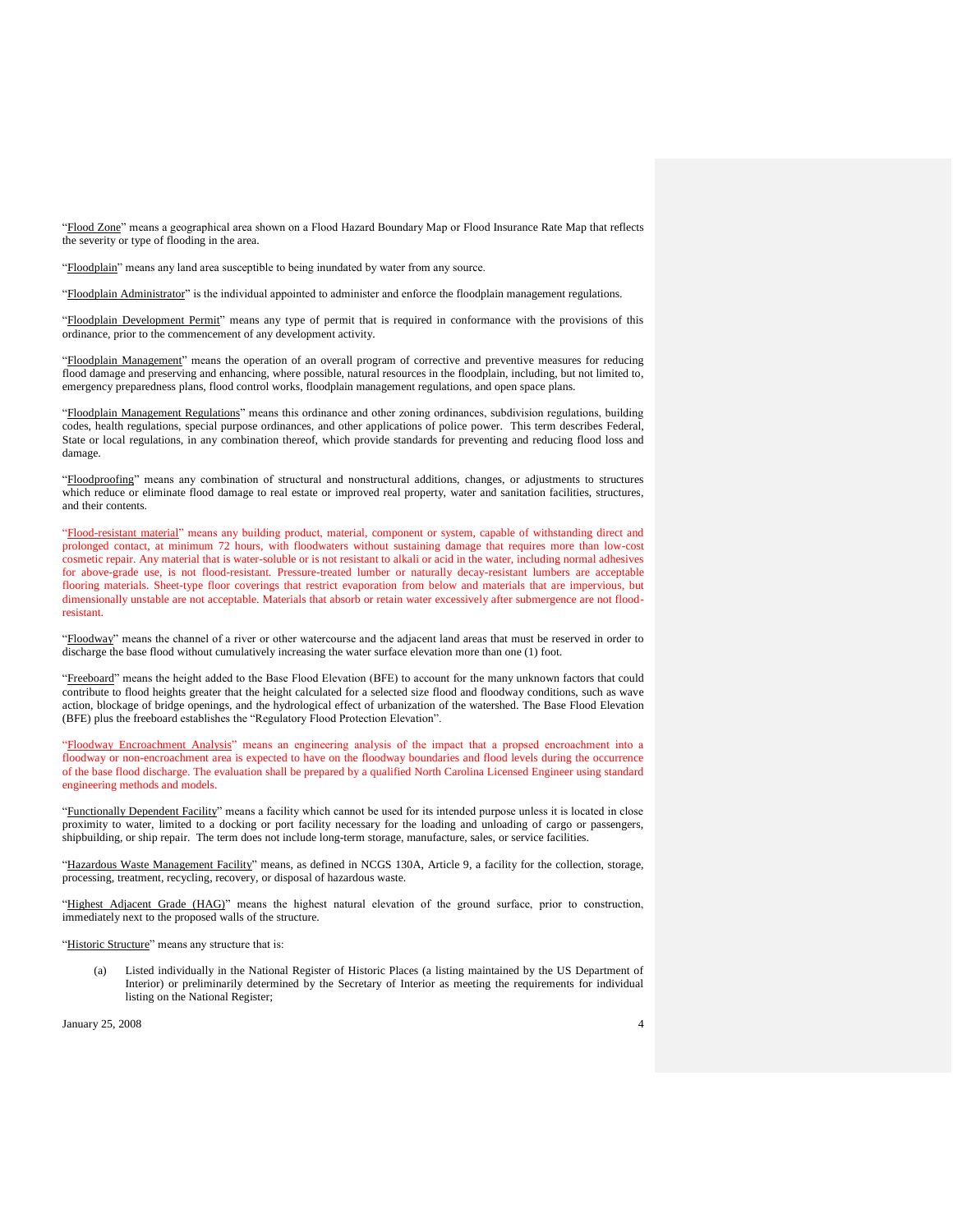- (b) Certified or preliminarily determined by the Secretary of Interior as contributing to the historical significance of a registered historic district or a district preliminarily determined by the Secretary to qualify as a registered historic district;
- (c) Individually listed on a local inventory of historic landmarks in communities with a "Certified Local Government (CLG) Program"; or
- (d) Certified as contributing to the historical significance of a historic district designated by a community with a "Certified Local Government (CLG) Program".

Certified Local Government (CLG) Programs are approved by the US Department of the Interior in cooperation with the North Carolina Department of Cultural Resources through the State Historic Preservation Officer as having met the requirements of the National Historic Preservation Act of 1966 as amended in 1980.

"Letter of Map Change (LOMC)" means an official determintation issued by FEMA that amends or revises an effective Flood Insurance Rate Map or Flood Insurance Study. Letters of Map Change include:

- (a) Letter of Map Amendment (LOMA): An official amendment, by letter, to an effective National Flood Insurance Program Map. A LOMA is based on technical data showing that a property had been inadvertently mapped as being in the floodplain, but is actually on natural high ground above the base flood elevation. A LOMA amends the current effective FIRM and establishes that a specific property, portion of a property, or structure is not located in a special flood hazard area.
- (b) Letter of Map Revision Based (LOMR): A revision based on technical data that may show changes to flood zones, flood elevations, special flood hazard area boundaries and floodway delineations and other planimetric features.
- (c) Letter of Map Revision Based on Fill (LOMR-F): A determination that a structure or parcel of land has been elevated by fill above the BFE and is, therefore, no longer located within the special flood hazard area. In order to qualify for this determination, the fill must have been permitted and placed in accordance with the community's floodplain management regulations.
- (d) Conditional Letter of Map Revision (CLOMR): A formal review and comment as to whether a proposed project complies with the minimum NFIP requirements for suchprojects with respect to delineation of special flood hazard areas. A CLOMR does not revise the effective FIRM or FIS; upon submission and approval of certified as built documentation, a Letter of Map Revision may be issued by FEMA to revise the effective FIRM.

"Lowest Adjacent Grade (LAG)" means the elevation of the ground, sidewalk or patio slab immediately next to the building, or deck support, after completion of the building.

"Lowest Floor" means the lowest floor of the lowest enclosed area (including basement). An unfinished or flood resistant enclosure, usable solely for parking of vehicles, building access, or limited storage in an area other than a basement area is not considered a building's lowest floor, provided that such an enclosure is not built so as to render the structure in violation of the applicable non-elevation design requirements of this ordinance.

"Manufactured Home" means a structure, transportable in one or more sections, which is built on a permanent chassis and designed to be used with or without a permanent foundation when connected to the required utilities. The term "manufactured home" does not include a "recreational vehicle".

"Manufactured Home Park or Subdivision" means a parcel (or contiguous parcels) of land divided into two or more manufactured home lots for rent or sale.

"Market Value" means the building value, not including the land value and that of any accessory structures or other improvements on the lot. Market value may be established by independent certified appraisal; replacement cost depreciated for age of building and quality of construction (Actual Cash Value); or adjusted tax assessed values.

"Mean Sea Level" means, for purposes of this ordinance, the National Geodetic Vertical Datum (NGVD) as corrected in 1929, the North American Vertical Datum (NAVD) as corrected in 1988, or other vertical control datum used as a reference establishing varying elevations within the floodplain, to which Base Flood Elevations (BFEs) shown on a FIRM<br>canced. Refer to each EIRM panel to determine datum used. referenced. Refer to each FIRM panel to determine datum used.

"New Construction" means structures for which the "start of construction" commenced on or after the effective date of the initial floodplain management regulations and includes any subsequent improvements to such structures.

"Non-Conversion Agreement" means a document stating that the owner will not convert or alter what has been constructed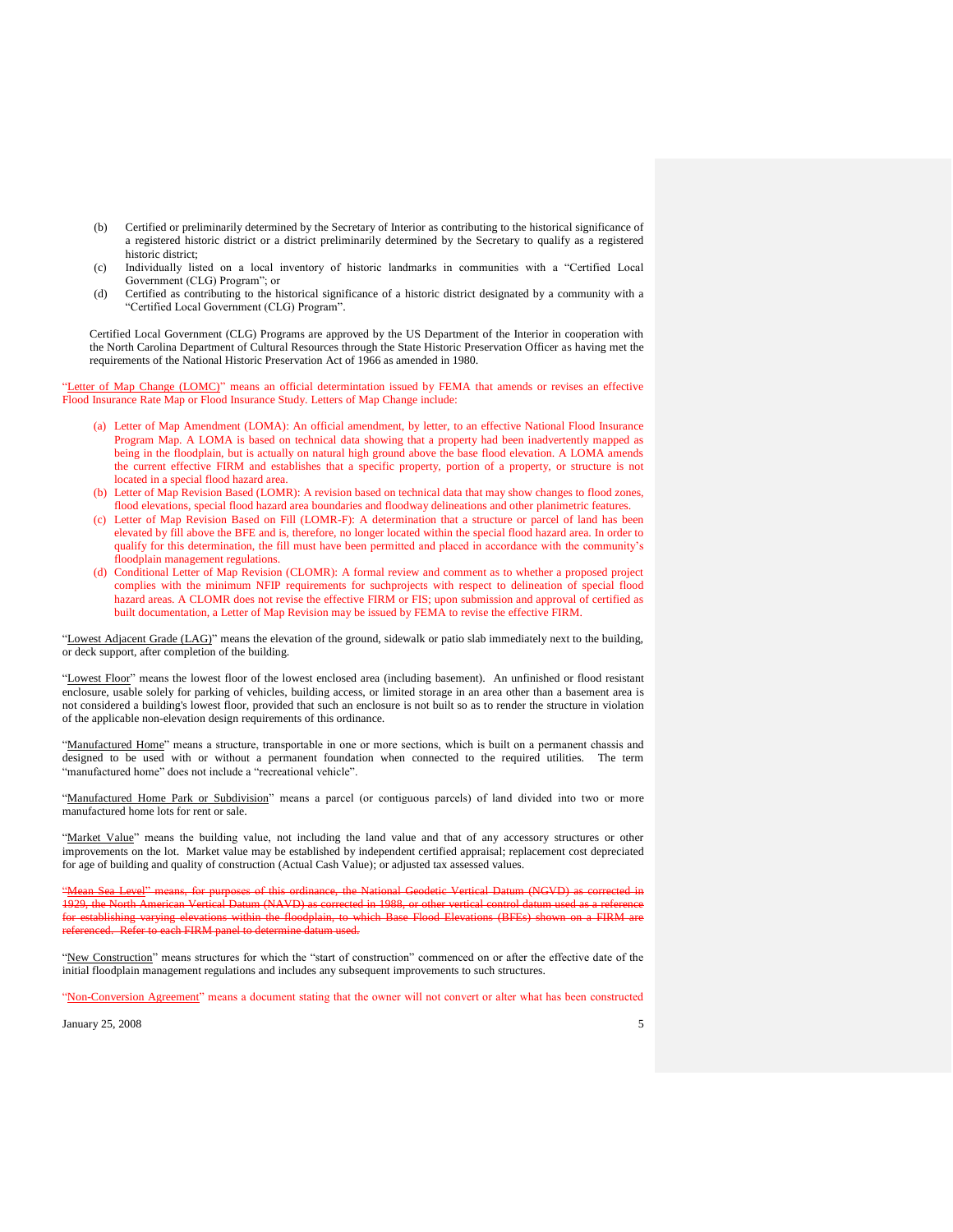and approved. Violation of the agreement is considered a violation of the ordinance and, therefore, subject to the same enforcement procedures and penalties. The agreement must be filed with the recorded deed for the property. The agreement must show the clerk or recorder's stamps and/or notations that the filing has been completed.

"Non-Encroachment Area (NEA)" means the channel of a river or other watercourse and the adjacent land areas that must be reserved in order to discharge the base flood without cumulatively increasing the water surface elevation more than one (1) foot as designated in the Flood Insurance Study report.

"Post-FIRM" means construction or other development for which the "start of construction" occurred on or after the effective date of the initial Flood Insurance Rate Map.

"Pre-FIRM" means construction or other development for which the "start of construction" occurred before the effective date of the initial Flood Insurance Rate Map.

"Principally Above Ground" means that at least 51% of the actual cash value of the structure is above ground.

"Public Safety" and/or "Nuisance" means anything which is injurious to the safety or health of an entire community or neighborhood, or any considerable number of persons, or unlawfully obstructs the free passage or use, in the customary manner, of any navigable lake, or river, bay, stream, canal, or basin.

"Recreational Vehicle (RV)" means a vehicle, which is:

- (a) Built on a single chassis;
- (b) 400 square feet or less when measured at the largest horizontal projection;
- (c) Designed to be self-propelled or permanently towable by a light duty truck; and
- (d) Designed primarily not for use as a permanent dwelling, but as temporary living quarters for recreational, camping, travel, or seasonal use.

"Reference Level" is the top of the lowest floor for structures within Special Flood Hazard Areas designated as Zone A1-A30, AE, A, A99 or AO.

'Regulatory Flood Protection Elevation'' means the "Base Flood Elevation In "Special Flood Hazard Areas" where Base Flood Elevations (BFEs) have been determined, this elevation shall be 24 inches above at or above the BFE in "Special Flood Hazard Areas" where no BFE has been established, this elevation shall be at least two (2) feet above the highest adjacent grade. **Amended 2/18/19**

"Remedy a Violation" means to bring the structure or other development into compliance with State and community floodplain management regulations, or, if this is not possible, to reduce the impacts of its noncompliance. Ways that impacts may be reduced include protecting the structure or other affected development from flood damages, implementing the enforcement provisions of the ordinance or otherwise deterring future similar violations, or reducing Federal financial exposure with regard to the structure or other development.

"Riverine" means relating to, formed by, or resembling a river (including tributaries), stream, brook, etc.

"Salvage Yard" means any non-residential property used for the storage, collection, and/or recycling of any type of equipment, and including but not limited to vehicles, appliances and related machinery.

"Solid Waste Disposal Facility" means any facility involved in the disposal of solid waste, as defined in NCGS 130A-290(a)(35).

"Solid Waste Disposal Site" means, as defined in NCGS 130A-290(a)(36), any place at which solid wastes are disposed of by incineration, sanitary landfill, or any other method.

"Special Flood Hazard Area (SFHA)" means the land in the floodplain subject to a one percent (1%) or greater chance of being flooded in any given year, as determined in Article 3, Section B of this ordinance.

"Start of Construction" includes substantial improvement, and means the date the building permit was issued, provided the actual start of construction, repair, reconstruction, rehabilitation, addition placement, or other improvement was within 180 days of the permit date. The actual start means either the first placement of permanent construction of a structure on a site,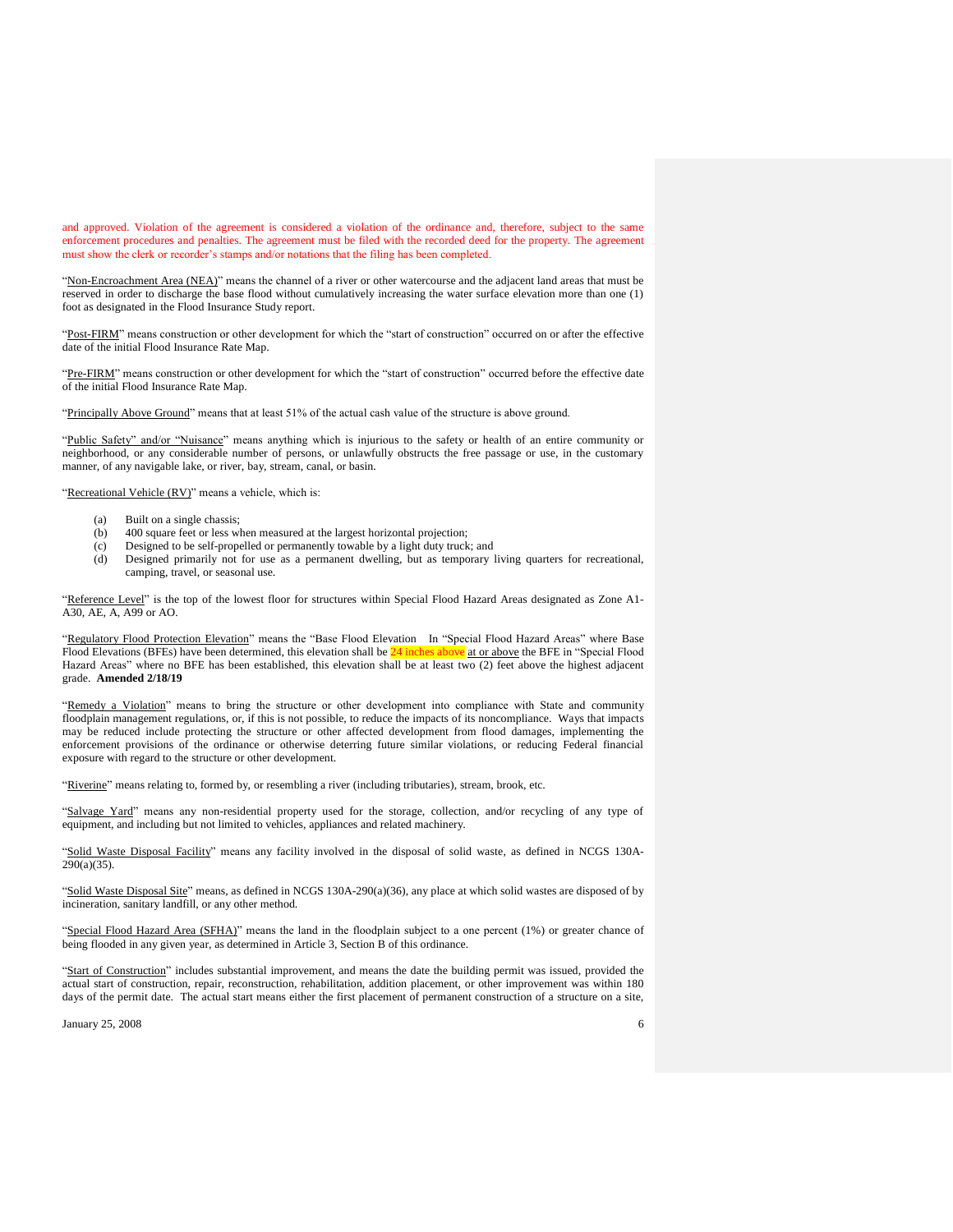such as the pouring of slab or footings, the installation of piles, the construction of columns, or any work beyond the stage of excavation; or the placement of a manufactured home on a foundation. Permanent construction does not include land preparation, such as clearing, grading, and filling; nor does it include the installation of streets and/or walkways; nor does it include excavation for a basement, footings, piers, or foundations or the erection of temporary forms; nor does it include the installation on the property of accessory buildings, such as garages or sheds not occupied as dwelling units or not part of the main structure. For a substantial improvement, the actual start of construction means the first alteration of any wall, ceiling, floor, or other structural part of the building, whether or not that alteration affects the external dimensions of the building.

"Structure" means a walled and roofed building, a manufactured home, or a gas, liquid, or liquefied gas storage tank that is principally above ground.

"Substantial Damage" means damage of any origin sustained by a structure during any one-year period whereby the cost of restoring the structure to it's before damaged condition would equal or exceed 50 percent of the market value of the structure before the damage occurred. See definition of "substantial improvement". Substantial damage also means flood-related damage sustained by a structure on two separate occasions during a 10-year period for which the cost of repairs at the time of each such flood event, on the average, equals or exceeds 25 percent of the market value of the structure before the damage occurred.

"Substantial Improvement" means any combination of repairs, reconstruction, rehabilitation, addition, or other improvement of a structure, taking place during any one-year period for which the cost equals or exceeds 50 percent of the market value of the structure before the "start of construction" of the improvement. This term includes structures which have incurred "substantial damage", regardless of the actual repair work performed. The term does not, however, include either:

- Any correction of existing violations of State or community health, sanitary, or safety code specifications which have been identified by the community code enforcement official and which are the minimum necessary to assure safe living conditions; or
- (b) Any alteration of a historic structure, provided that the alteration will not preclude the structure's continued designation as a historic structure.

"Variance" is a grant of relief from the requirements of this ordinance.

"Violation" means the failure of a structure or other development to be fully compliant with the community's floodplain management regulations. A structure or other development without the elevation certificate, other certifications, or other evidence of compliance required in Articles 4 and 5 is presumed to be in violation until such time as that documentation is provided.

"Water Surface Elevation (WSE)" means the height, in relation to mean sea level, of floods of various magnitudes and frequencies in the floodplains of riverine areas.

"Watercourse" means a lake, river, creek, stream, wash, channel or other topographic feature on or over which waters flow at least periodically. Watercourse includes specifically designated areas in which substantial flood damage may occur.

#### **ARTICLE 3. GENERAL PROVISIONS.**

#### **SECTION A. LANDS TO WHICH THIS ORDINANCE APPLIES.**

This ordinance shall apply to all Special Flood Hazard Areas within the jurisdiction of Robeson County, including all Extra Territorial Jurisdictions (ETJ) and within the jurisdiction of any other community whose governing body agrees, applicability. of all incorporated municipalities located within Robeson County.

#### **SECTION B. BASIS FOR ESTABLISHING THE SPECIAL FLOOD HAZARD AREAS.**

The Special Flood Ha State of North Carolina and FEMA in its Flood Insurance Study (FIS) and its accompanying Flood Insurance Rate Maps (FIRM), for Robeson County dated, January 5<sup>th</sup> 2007 which are adopted by reference and declared to be a part of this ordinance.

The Special Flood Hazard Areas are those identified under the Cooperating Technical State (CTS) agreement between the

 $J_{\text{anuary}}$  25, 2008  $\qquad \qquad$  7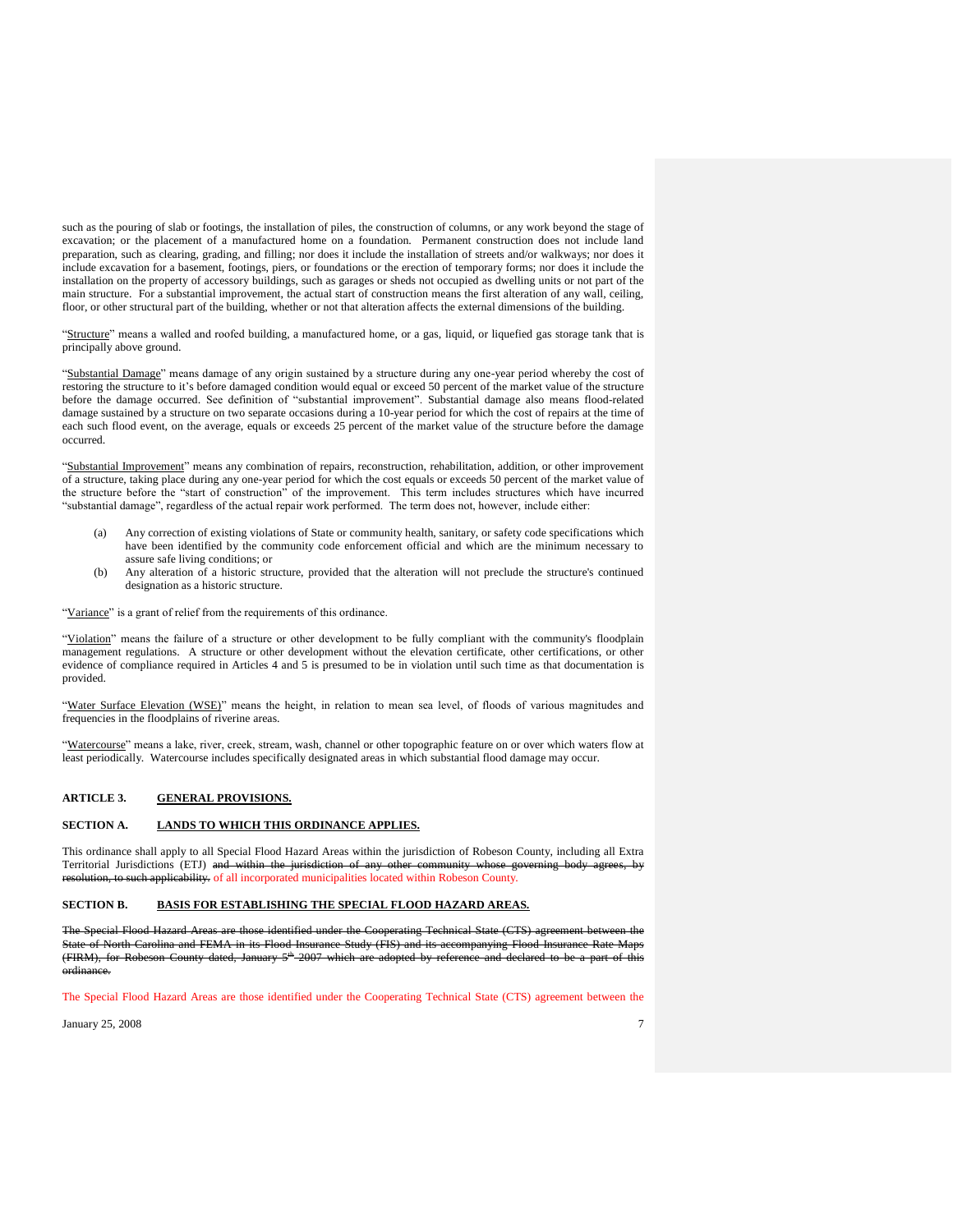State of North Carolina and FEMA in its FIS dated December 6, 2019 for Robeson County and associated DFIRM panels, including any digital data developed as part of the FIS, which are adopted by reference and declared a part of this ordinance. Future revisions to the FIS and DFIRM panels that do not change flood hazard data within the jurisdictional authority of Robeson County are also adopted by reference and declared a part of this ordinance. Subsequent Letter of Map Revisions (LOMRs) and/or Physical Map Revisions (PMRs) shall be adopted within 3 months.

The initial Flood Insurance Rate Maps are as follows for the jurisdictional areas at the initial date:

| Robeson County Unincorporated Area, dated 2-17-1989 | <b>Commented [AB1]:</b> Is this date supposed to be 1/19/05? |
|-----------------------------------------------------|--------------------------------------------------------------|
| Lumberton, dated 11-5-1980                          |                                                              |
| Red Springs, dated 5-1-1987                         |                                                              |

Red Springs, dated 5-1-1987 Maxton, dated 1-19-2005 Parkton, dated 2-17-1989 Pembroke, dated 1-19-2005 Rennert, dated 1-19-2005 Rowland, dated 1-19-2005 St Pauls, dated 1-19-2005 Marietta, dated 1-19-2005 Lumber Bridge, dated 2-17-1989 Fairmont, dated 9-1-1987 McDonald, dated 1-19-2005 Proctorville, dated 1-19-2005 Raynham, dated 1-19-2005 Orrum, dated 2-17-1989

#### **Amended 8.5.19**

## **SECTION C. ESTABLISHMENT OF FLOODPLAIN DEVELOPMENT PERMIT.**

A Floodplain Development Permit shall be required in conformance with the provisions of this ordinance prior to the commencement of any development activities within Special Flood Hazard Areas determined in accordance with the provisions of Article 3, Section B of this ordinance.

### **SECTION D. COMPLIANCE.**

No structure or land shall hereafter be located, extended, converted, altered, or developed in any way without full compliance with the terms of this ordinance and other applicable regulations.

## **SECTION E. ABROGATION AND GREATER RESTRICTIONS.**

This ordinance is not intended to repeal, abrogate, or impair any existing easements, covenants, or deed restrictions. However, where this ordinance and another conflict or overlap, whichever imposes the more stringent restrictions shall prevail.

## **SECTION F. INTERPRETATION.**

In the interpretation and application of this ordinance, all provisions shall be:

- (a) Considered as minimum requirements;
- (b) Liberally construed in favor of the governing body; and
- (c) Deemed neither to limit nor repeal any other powers granted under State statutes.

#### **SECTION G. WARNING AND DISCLAIMER OF LIABILITY.**

The degree of flood protection required by this ordinance is considered reasonable for regulatory purposes and is based on scientific and engineering consideration. Larger floods can and will occur. Actual flood heights may be increased by manmade or natural causes. This ordinance does not imply that land outside the Special Flood Hazard Areas or uses permitted within such areas will be free from flooding or flood damages. This ordinance shall not create liability on the part of Robeson County or by any officer or employee thereof for any flood damages that result from reliance on this ordinance or

 $J_{\text{anuary}}$  25, 2008 8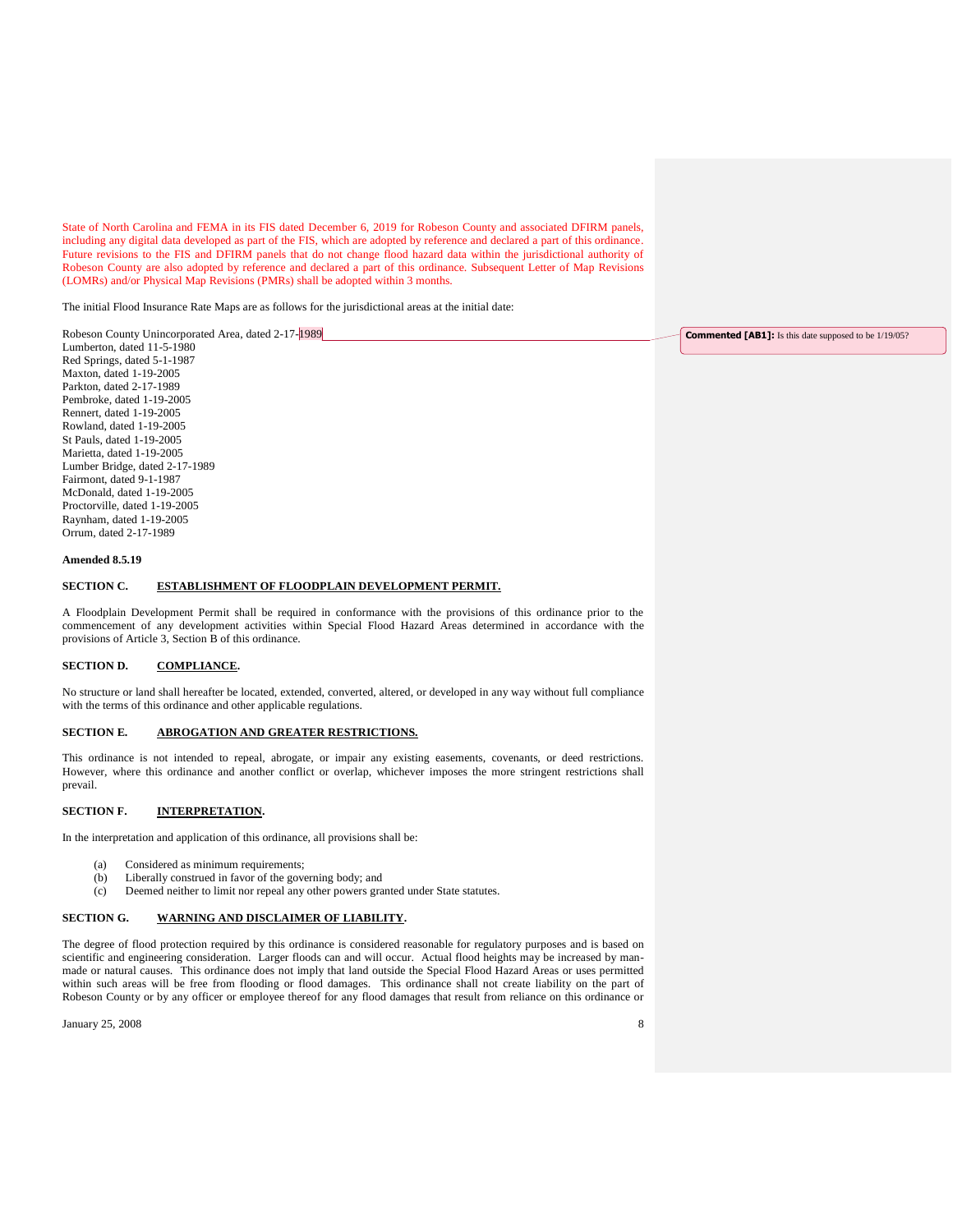any administrative decision lawfully made hereunder.

#### **SECTION H. PENALTIES FOR VIOLATION.**

Violation of the provisions of this ordinance or failure to comply with any of its requirements, including violation of conditions and safeguards established in connection with grants of variance or special exceptions, shall constitute a misdemeanor. Any person who violates this ordinance or fails to comply with any of its requirements shall, upon conviction thereof, be fined not more than \$50.00 or imprisoned for not more than thirty (30) days, or both. Each day such violation continues shall be considered a separate offense. Nothing herein contained shall prevent Robeson County from taking such other lawful action as is necessary to prevent or remedy any violation.

### **ARTICLE 4. ADMINISTRATION.**

#### **SECTION A. DESIGNATION OF FLOODPLAIN ADMINISTRATOR.**

The Robeson County Building Codes Administrator, hereinafter referred to as the "Floodplain Administrator", is hereby appointed to administer and implement the provisions of this ordinance.

#### **SECTION B. FLOODPLAIN DEVELOPMENT APPLICATION, PERMIT AND CERTIFICATION REQUIREMENTS.**

- (1) **Application Requirements.** Application for a Floodplain Development Permit shall be made to the Floodplain Administrator prior to any development activities located within Special Flood Hazard Areas. The following items shall be presented to the Floodplain Administrator to apply for a floodplain development permit:
	- (a) A plot plan drawn to scale which shall include, but shall not be limited to, the following specific details of the proposed floodplain development:
		- (i) The nature, location, dimensions, and elevations of the area of development/disturbance; existing and proposed structures, utility systems, grading/pavement areas, fill materials, storage areas, drainage facilities, and other development;
		- (ii) The boundary of the Special Flood Hazard Area as delineated on the FIRM or other flood map as determined in Article 3, Section B, or a statement that the entire lot is within the Special Flood Hazard Area;
		- (iii) Flood zone(s) designation of the proposed development area as determined on the FIRM or other flood map as determined in Article 3, Section B;
		- (iv) The boundary of the floodway(s) or non-encroachment area(s) as determined in Article 3, Section B;
		- (v) The Base Flood Elevation (BFE) where provided as set forth in Article 3, Section B; Article 4, Section C; or Article 5, Section D;
		- (vi) The old and new location of any watercourse that will be altered or relocated as a result of proposed development; and

(vii) The certification of the plot plan by a registered land surveyor or professional engineer mayengineer may be required

(b) Proposed elevation, and method thereof, of all development within a Special Flood Hazard Area including but not limited to: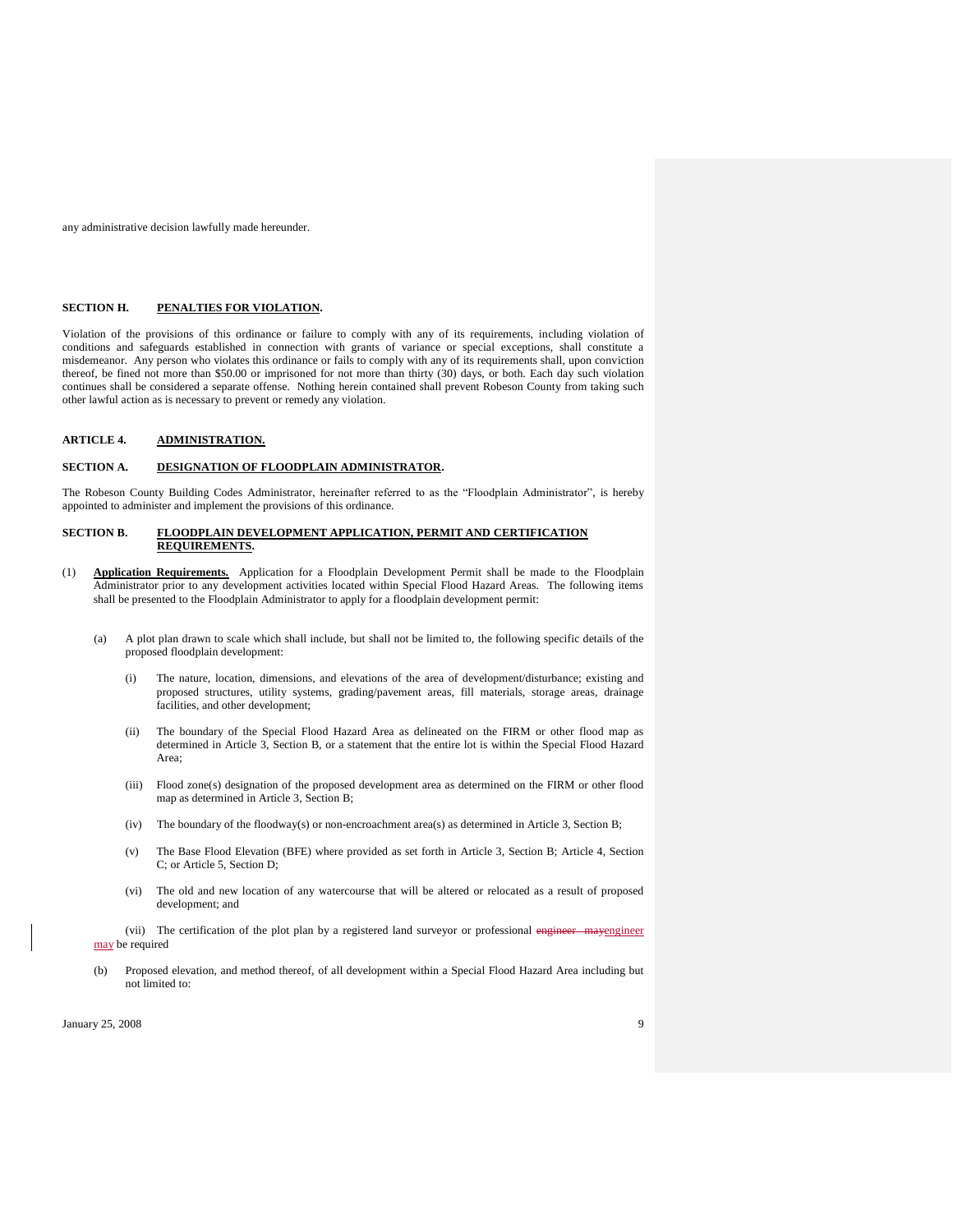- (i) Elevation in relation to mean sea level NAVD 1988 of the proposed reference level (including basement) of all structures;
- (ii) Elevation in relation to mean sea level NAVD 1988 to which any non-residential structure in Zone AE, A or AO will be flood proofed; and
- (iii) Elevation in relation to mean sea level NAVD 1988 to which any proposed utility systems will be elevated or flood proofed.
- (c) If floodproofing, a Floodproofing Certificate (FEMA Form 81-65 086-0-34) with supporting data, an operational plan, and an inspection and maintenance plan that include, but are not limited to, installation, exercise, and maintenance of floodproofing measures.
- (d) A Foundation Plan, drawn to scale, which shall include details of the proposed foundation system to ensure all provisions of this ordinance are met. These details include but are not limited to:
	- (i) The proposed method of elevation, if applicable (i.e., fill, solid foundation perimeter wall, solid backfilled foundation, open foundation on columns/posts/piers/piles/shear walls); and
	- (ii) Openings to facilitate automatic equalization of hydrostatic flood forces on walls in accordance with Article 5, Section B (4)(c) when solid foundation perimeter walls are used in Zones A, AO, AE, and A1- 30.
- (e) Usage details of any enclosed areas below the lowest floor.
- (f) Plans and/or details for the protection of public utilities and facilities such as sewer, gas, electrical, and water systems to be located and constructed to minimize flood damage.
- (g) Certification that all other Local, State and Federal permits required prior to floodplain development permit issuance have been received.
- (h) Documentation for placement of Recreational Vehicles and/or Temporary Structures, when applicable, to ensure that the provisions of Article 5, Section B, subsections (6) and (7) of this ordinance are met.
- (i) A description of proposed watercourse alteration or relocation, when applicable, including an engineering report on the effects of the proposed project on the flood-carrying capacity of the watercourse and the effects to properties located both upstream and downstream; and a map (if not shown on plot plan) showing the location of the proposed watercourse alteration or relocation.
- (2) **Permit Requirements.** The Floodplain Development Permit shall include, but not be limited to:
	- (a) A complete description of all the development to be permitted under the floodplain development permit  $[$ e.g. dwelling, garage, pool, septic, dredging, filling, excavation, storing of equipment or materials, etc.).
	- (b) The Special Flood Hazard Area determination for the proposed development in accordance with available data specified in Article 3, Section B.
	- (c) The Regulatory Flood Protection Elevation required for the reference level and all attendant utilities.
	- (d) The Regulatory Flood Protection Elevation required for the protection of all public utilities.
	- (e) All certification submittal requirements with timelines.
	- (f) A statement that no fill material or other development shall encroach into the floodway or non-encroachment area of any watercourse, as applicable. See Article 5, Section F.
	- (g) The flood openings requirements, if in Zones A, AO, AE or A1-30.

**Commented [AB2]:** The Model shows A99. Is A1-30 the appropriate zone here?

**Formatted:** Font color: Red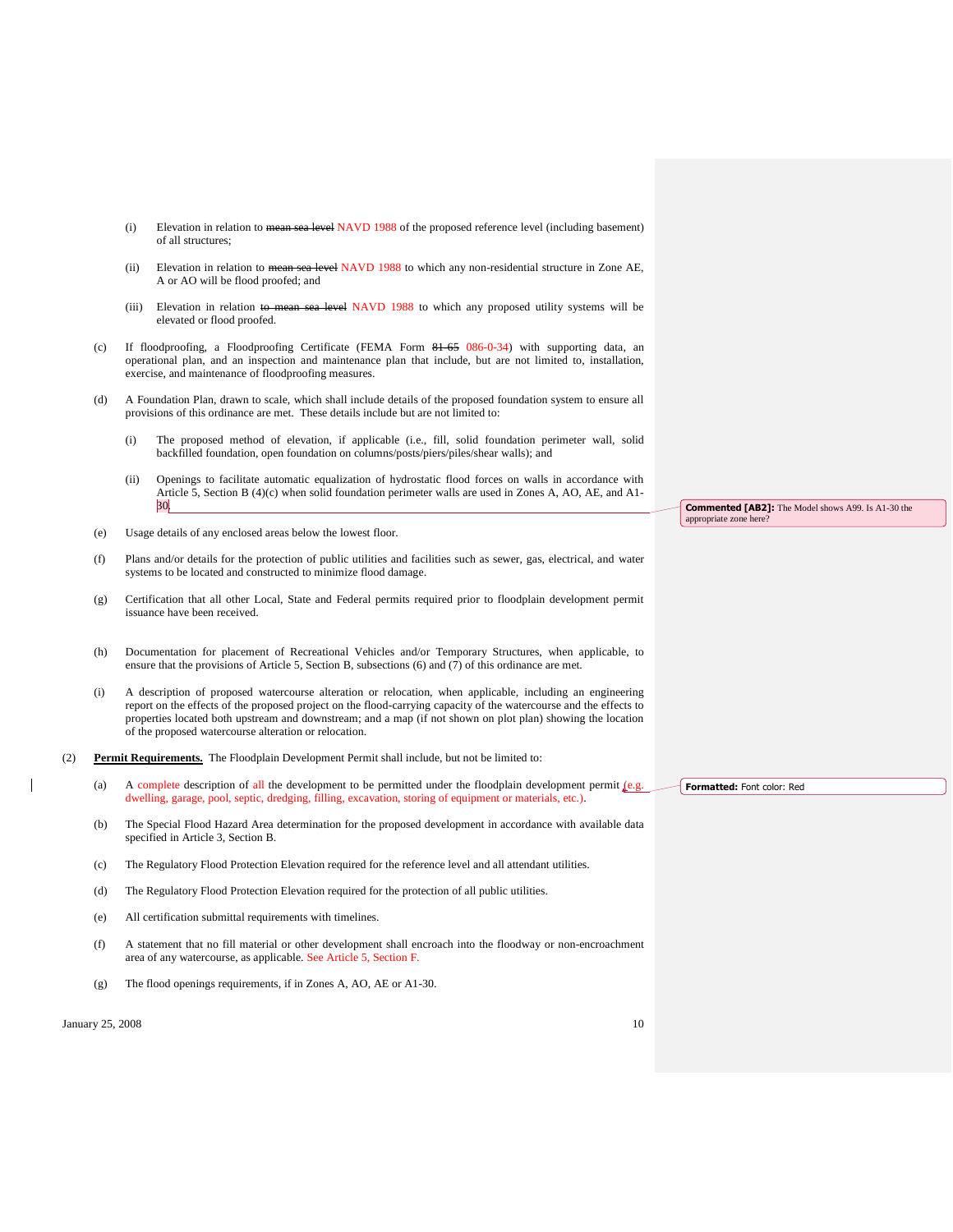(h) Limitations of below BFE enclosure uses (if applicable). (I.e., parking, building access and limited storage only).

#### (3) **Certification Requirements.**

- (a) Elevation Certificates
	- An Elevation Certificate (FEMA Form 81-31 086-0-33) is required prior to the actual start of any new construction. It shall be the duty of the permit holder to submit to the Floodplain Administrator a certification of the elevation of the reference level, in relation to mean sea level. The Floodplain Administrator shall review the certificate data submitted. Deficiencies detected by such review shall be corrected by the permit holder prior to the beginning of construction. Failure to submit the certification or failure to make required corrections shall be cause to deny a floodplain development permit.
	- (ii) An Elevation Certificate (FEMA Form 81-31 086-0-33) is required after the reference level is established. Within seven (7) calendar days of establishment of the reference level elevation, it shall be the duty of the permit holder to submit to the Floodplain Administrator a certification of the elevation of the reference level, in relation to mean sea level. Any work done within the seven (7) day calendar period and prior to submission of the certification shall be at the permit holder's risk. The Floodplain Administrator shall review the certificate data submitted. Deficiencies detected by such review shall be corrected by the permit holder immediately and prior to further work being permitted to proceed. Failure to submit the certification or failure to make required corrections shall be cause to issue a stop-work order for the project*.*
	- (iii) A final as-built Elevation Certificate (FEMA Form 81-31 086-0-33) is required after construction is completed and prior to Certificate of Compliance/Occupancy issuance. It shall be the duty of the permit holder to submit to the Floodplain Administrator a certification of final as-built construction of the elevation of the reference level and all attendant utilities. The Floodplain Administrator shall review the certificate data submitted. Deficiencies detected by such review shall be corrected by the permit holder immediately and prior to Certificate of Compliance/Occupancy issuance. In some instances, another certification may be required to certify corrected as-built construction. Failure to submit the certification or failure to make required corrections shall be cause to withhold the issuance of a Certificate of Compliance/Occupancy.
- (b) Floodproofing Certificate

If non-residential floodproofing is used to meet the Regulatory Flood Protection Elevation requirements, a Floodproofing Certificate (FEMA Form 81-65 086-0-34), with supporting data, an operational plan, and an inspection and maintenance plan are required prior to the actual start of any new construction. It shall be the duty of the permit holder to submit to the Floodplain Administrator a certification of the floodproofed design elevation of the reference level and all attendant utilities, in relation to mean sea level NAVD 1988. Floodproofing certification shall be prepared by or under the direct supervision of a professional engineer or architect and certified by same. The Floodplain Administrator shall review the certificate data, the operational plan, and the inspection and maintenance plan. Deficiencies detected by such review shall be corrected by the applicant prior to permit approval. Failure to submit the certification or failure to make required corrections shall be cause to deny a Floodplain Development Permit. Failure to construct in accordance with the certified design shall be cause to withhold the issuance of a Certificate of Compliance/Occupancy.

- (c) If a manufactured home is placed within Zone A, AO, AE, or A1-30 and the elevation of the chassis is more than 36 inches in height above grade, an engineered foundation certification is required in accordance with the provisions of Article 5, Section B(3)(b).
- (d) If a watercourse is to be altered or relocated, a description of the extent of watercourse alteration or relocation; a professional engineer's certified report on the effects of the proposed project on the flood-carrying capacity of the watercourse and the effects to properties located both upstream and downstream; and a map showing the location of the proposed watercourse alteration or relocation shall all be submitted by the permit applicant prior to issuance of a floodplain development permit.
- Certification Exemptions. The following structures, if located within Zone A, AO, AE or A1-30, are exempt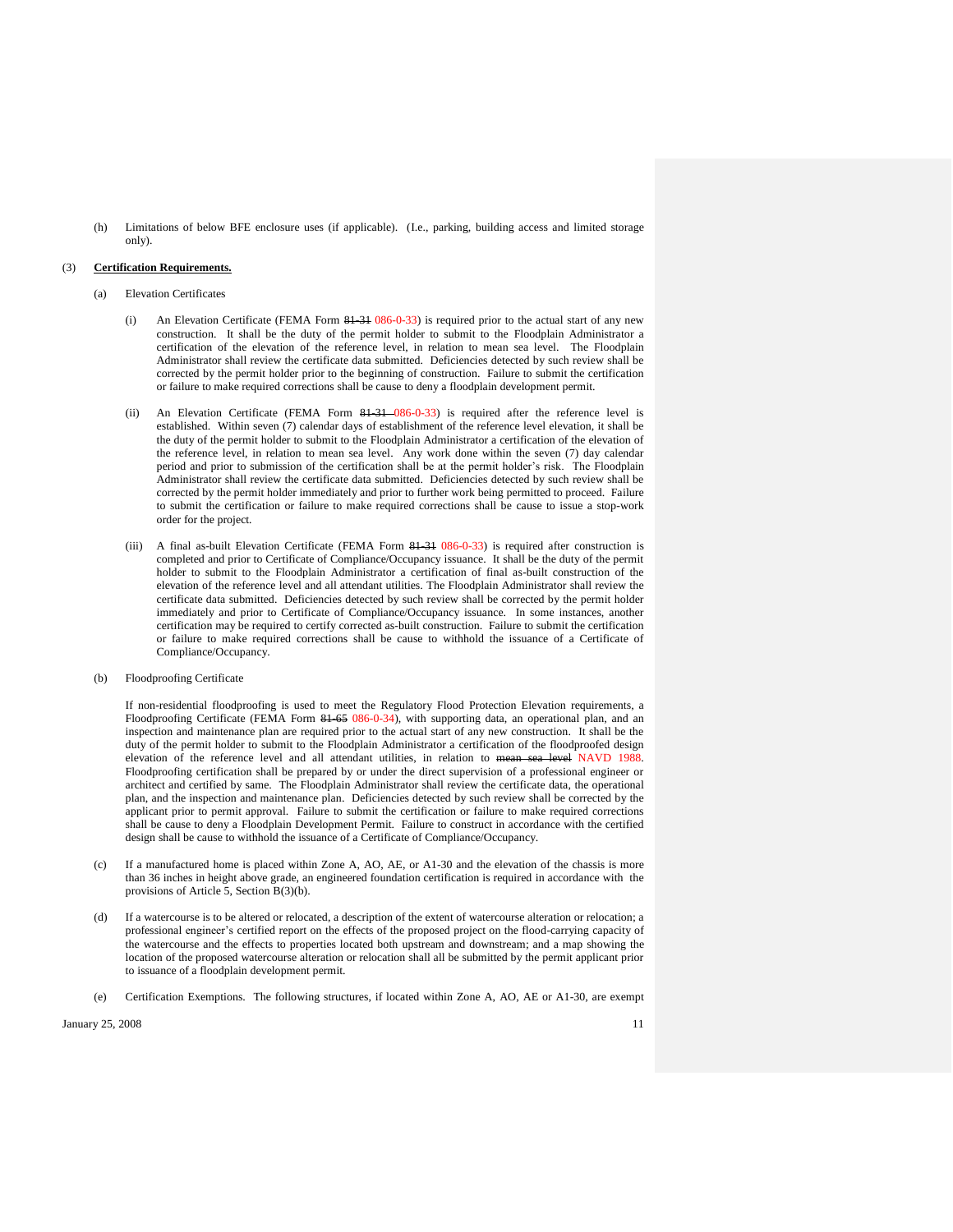from the elevation/floodproofing certification requirements specified in items (i) and (ii) of this subsection:

- (i) Recreational Vehicles meeting requirements of Article 5, Section  $B_0(6)(a)$ ;
- (ii) Temporary Structures meeting requirements of Article 5, Section B (7); and
- (iii) Accessory Structures less than 150 square feet meeting requirements of Article 5, Section B<sub>\_(8)</sub>.

### (4) Determination for Existing Buildings and Structures

For application for building permits to improve buildings and structures, including the alteration, movement, enlargement, replacement, repair, change of occupancy, additions, renovations, substantial improvements, repairs of substantial damage, and any other improvement of such buildings and structures, the Floodplain Administrator, in coordination with the Building Official, shall:

- (a) Estimate the market value, or require the applicant to obtain an appraisal, prepared by a qualified independent appraiser, of the building or structure before the start of proposed construction: in the case of repair, the market value of the building or structure shall be the value before the damage occurred and before any repairs are made;
- (b) Compare the cost to perform the improvement, the cost to repair a damaged building to its pre-damaged condition, or the combined costs of improvements and repairs, if applicable, to the the market value of the building or structure;
- (c) Determine and document whether the proposed work constitutes substantial improvement or repair of substantial damage; and
- (d) Notify the applicant if it is determined that the work constitutes substantial improvement or repair of substantial damage and that compliance with the flood resistant construction requirements of the NC Building Code and this ordinance is required.

## **SECTION C. DUTIES AND RESPONSIBILITIES OF THE FLOODPLAIN ADMINISTRATOR**.

The Floodplain Administrator shall perform, but not be limited to, the following duties:

- (1) Review all floodplain development applications and issue permits for all proposed development within Special Flood Hazard Areas to assure that the requirements of this ordinance have been satisfied.
- (2) Review all proposed development within Special Flood Hazard Areas to assure that all necessary Local, State and Federal permits have been received, including Section 404 of the Federal Water Pollution Control Act Amendments of 1972, 33 U.S.C. 1334.
- (3) Notify adjacent communities and the North Carolina Department of Crime Control and Public Safety, Division of Emergency Management, State Coordinator for the National Flood Insurance Program prior to any alteration or relocation of a watercourse, and submit evidence of such notification to the Federal Emergency Management Agency (FEMA).
- (4) Assure that maintenance is provided within the altered or relocated portion of said watercourse so that the floodcarrying capacity is maintained.
- (5) Prevent encroachments into floodways and non-encroachment areas unless the certification and flood hazard reduction provisions of Article 5, Section F are met.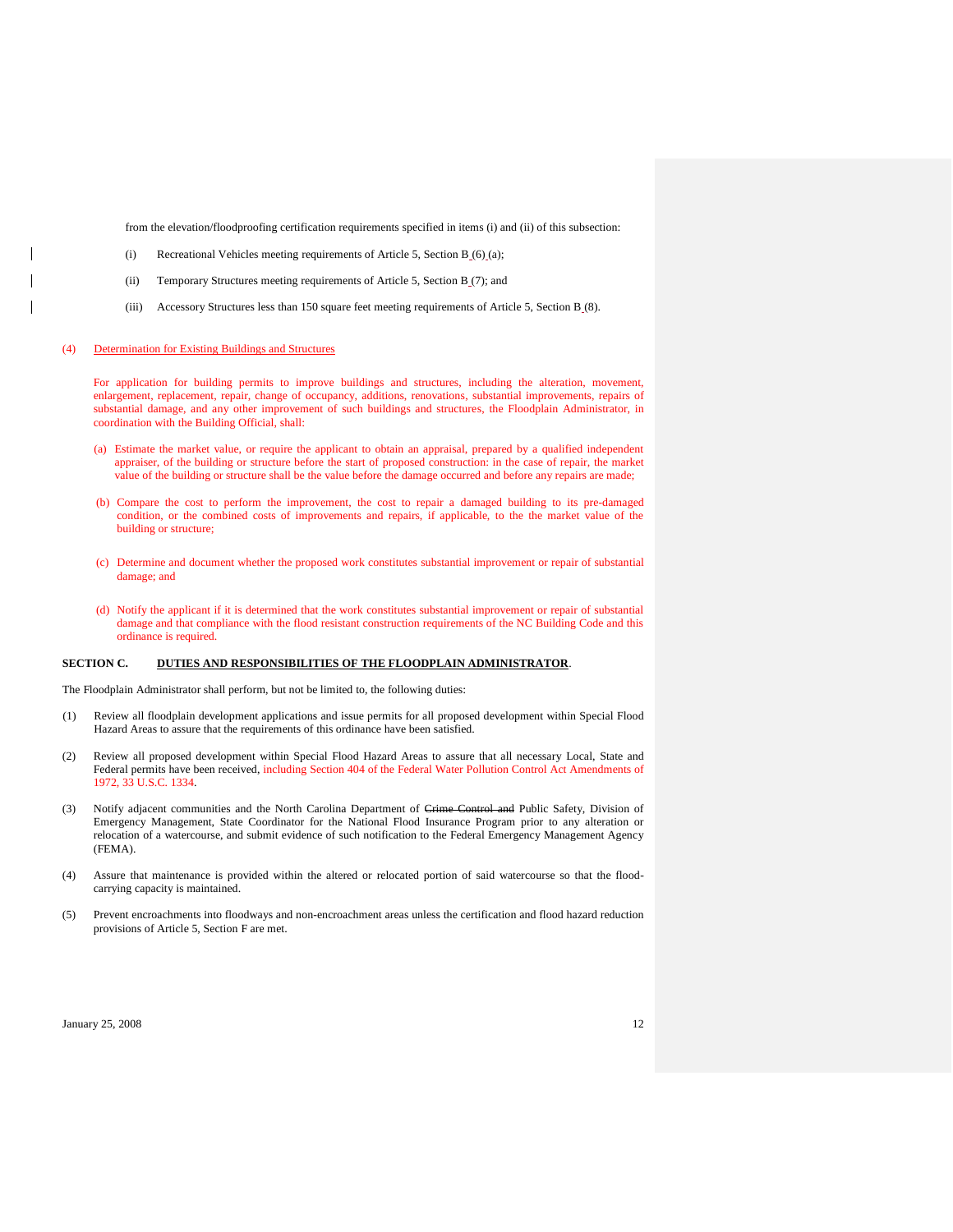- (6) Obtain actual elevation (in relation to mean sea level NAVD 1988) of the reference level (including basement) and all attendant utilities of all new and substantially improved structures, in accordance with the provisions of Article 4, Section B<sub>(3)</sub>.
- (7) Obtain actual elevation (in relation to mean sea level NAVD 1988) to which all new and substantially improved structures and utilities have been floodproofed, in accordance with the provisions of Article 4, Section B(3).
- (8) Obtain actual elevation (in relation to mean sea level NAVD 1988) of all public utilities in accordance with the provisions of Article 4, Section B (3).
- (9) When floodproofing is utilized for a particular structure, obtain certifications from a registered professional engineer or architect in accordance with the provisions of Article 4, Section B(3) and Article 5, Section B(2).
- (10) Where interpretation is needed as to the exact location of boundaries of the Special Flood Hazard Areas, floodways, or non-encroachment areas (for example, where there appears to be a conflict between a mapped boundary and actual field conditions), make the necessary interpretation. The person contesting the location of the boundary shall be given a reasonable opportunity to appeal the interpretation as provided in this article.
- (11) When Base Flood Elevation (BFE) data has not been provided in accordance with the provisions of Article 3, Section B, obtain, review, and reasonably utilize any BFE data, along with floodway data or non-encroachment area data available from a Federal, State, or other source, including data developed pursuant to Article 5, Section D(2)(b), in order to administer the provisions of this ordinance.
- (12) When Base Flood Elevation (BFE) data is provided but no floodway or non-encroachment area data has been provided in accordance with the provisions of Article 3, Section B, obtain, review, and reasonably utilize any floodway data or non-encroachment area data available from a Federal, State, or other source in order to administer the provisions of this ordinance.
- (13) When the lowest floor and the lowest adjacent grade of a structure or the lowest ground elevation of a parcel in a Special Flood Hazard Area is above the Base Flood Elevation (BFE), advise the property owner of the option to apply for a Letter of Map Amendment (LOMA) from FEMA. Maintain a copy of the LOMA issued by FEMA in the floodplain development permit file*.*
- (14) Permanently maintain all records that pertain to the administration of this ordinance and make these records available for public inspection, recognizing that such information may be subject to the Privacy Act of 1974, as amended.
- (15) Make on-site inspections of work in progress. As the work pursuant to a floodplain development permit progresses, the Floodplain Administrator shall make as many inspections of the work as may be necessary to ensure that the work is being done according to the provisions of the local ordinance and the terms of the permit. In exercising this power, the Floodplain Administrator has a right, upon presentation of proper credentials, to enter on any premises within the jurisdiction of the community at any reasonable hour for the purposes of inspection or other enforcement action.
- (16) Issue stop-work orders as required. Whenever a building or part thereof is being constructed, reconstructed, altered, or repaired in violation of this ordinance, the Floodplain Administrator may order the work to be immediately stopped. The stop-work order shall be in writing and directed to the person doing or in charge of the work. The stop-work order shall state the specific work to be stopped, the specific reason(s) for the stoppage, and the condition(s) under which the work may be resumed. Violation of a stop-work order constitutes a misdemeanor.
- (17) Revoke floodplain development permits as required. The Floodplain Administrator may revoke and require the return of the floodplain development permit by notifying the permit holder in writing stating the reason(s) for the revocation. Permits shall be revoked for any substantial departure from the approved application, plans, and specifications; for refusal or failure to comply with the requirements of State or local laws; or for false statements or misrepresentations made in securing the permit. Any floodplain development permit mistakenly issued in violation of an applicable State or local law may also be revoked.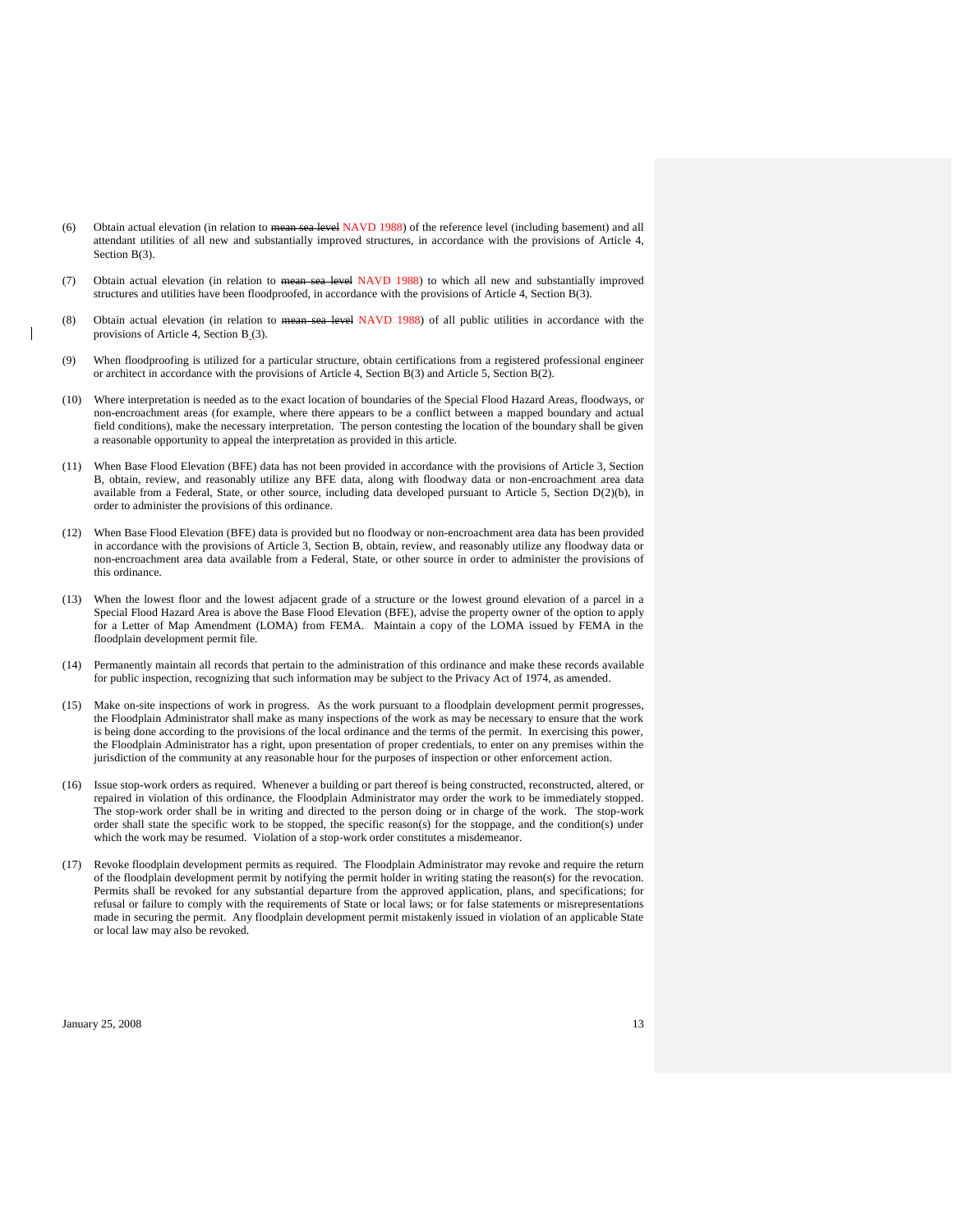- (18) Make periodic inspections throughout the Special Flood Hazard Areas within the jurisdiction of the community. The Floodplain Administrator and each member of his or her inspections department shall have a right, upon presentation of proper credentials, to enter on any premises within the territorial jurisdiction of the department at any reasonable hour for the purposes of inspection or other enforcement action.
- (19) Follow through with corrective procedures of Article 4, Section D.
- (20) Review, provide input, and make recommendations for variance requests.
- (21) Maintain a current map repository to include, but not limited to, historical and effective FIS Report, historical and effective FIRM and other official flood maps and studies adopted in accordance with the provisions of Article 3, Section B of this ordinance, including any revisions thereto including Letters of Map Change, issued by FEMA. Notify State and FEMA of mapping needs.
- (22) Coordinate revisions to FIS reports and FIRMs, including Letters of Map Revision Based on Fill (LOMR-Fs) and Letters of Map Revision (LOMRs).

## **SECTION D. CORRECTIVE PROCEDURES.**

- (1) Violations to be corrected: When the Floodplain Administrator finds violations of applicable State and local laws, it shall be his or her duty to notify the owner or occupant of the building of the violation. The owner or occupant shall immediately remedy each of the violations of law cited in such notification.
- (2) Actions in Event of Failure to Take Corrective Action: If the owner of a building or property shall fail to take prompt corrective action, the Floodplain Administrator shall give the owner written notice, by certified or registered mail to the owner's last known address or by personal service, stating:
	- (a) That the building or property is in violation of the floodplain management regulations;
	- (b) That a hearing will be held before the Floodplain Administrator at a designated place and time, not later than ten (10) days after the date of the notice, at which time the owner shall be entitled to be heard in person or by counsel and to present arguments and evidence pertaining to the matter; and
	- (c) That following the hearing, the Floodplain Administrator may issue an order to alter, vacate, or demolish the building; or to remove fill as applicable.
- (3) Order to Take Corrective Action: If, upon a hearing held pursuant to the notice prescribed above, the Floodplain Administrator shall find that the building or development is in violation of the Flood Damage Prevention Ordinance, he or she shall issue an order in writing to the owner, requiring the owner to remedy the violation within a specified time period, not less than sixty (60) calendar days, nor more than one-hundred-eighty (180) calendar days. Where the Floodplain Administrator finds that there is imminent danger to life or other property, he or she may order that corrective action is taken in such lesser period as may be feasible.
- (4) Appeal: Any owner who has received an order to take corrective action may appeal the order to the local elected governing body by giving notice of appeal in writing to the Floodplain Administrator and the clerk within ten (10) days following issuance of the final order. In the absence of an appeal, the order of the Floodplain Administrator shall be final. The local governing body shall hear an appeal within a reasonable time and may affirm, modify and affirm, or revoke the order.
- Failure to Comply with Order: If the owner of a building or property fails to comply with an order to take corrective action for which no appeal has been made or fails to comply with an order of the governing body following an appeal, the owner shall be guilty of a Class 1 Misdemeanor and shall be punished at the discretion of the court. N.C.G.S § 143-215.58

### **SECTION E. VARIANCE PROCEDURES**

(1) The Robeson County Board of Adjustment as established by Robeson County, hereinafter referred to as the "appeal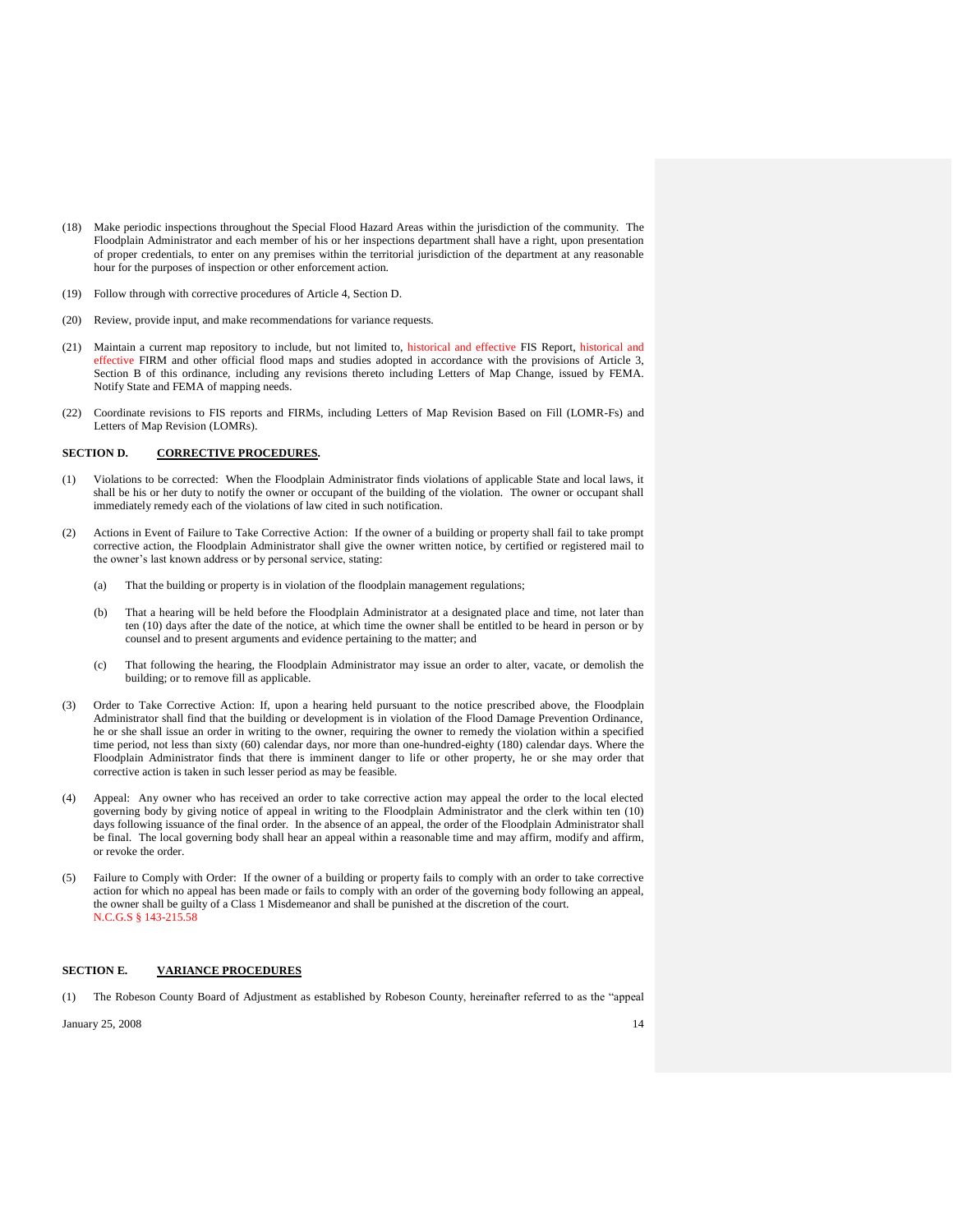board", shall hear and decide requests for variances from the requirements of this ordinance.

- (2) Any person aggrieved by the decision of the appeal board may appeal such decision to the Court, as provided in Chapter 7A of the North Carolina General Statutes.
- (3) Variances may be issued for:
	- (a) The repair or rehabilitation of historic structures upon the determination that the proposed repair or rehabilitation will not preclude the structure's continued designation as a historic structure and that the variance is the minimum necessary to preserve the historic character and design of the structure;
	- (b) Functionally dependent facilities if determined to meet the definition as stated in Article 2 of this ordinance, provided provisions of Article 4, Section E(9)(b),(c) and (e) have been satisfied, and such facilities are protected by methods that minimize flood damages during the base flood and create no additional threats to public safety; or
	- (c) Any other type of development, provided it meets the requirements of this Section.
- (4) In passing upon variances, the appeal board shall consider all technical evaluations, all relevant factors, all standards specified in other sections of this ordinance, and:
	- (a) The danger that materials may be swept onto other lands to the injury of others;
	- (b) The danger to life and property due to flooding or erosion damage;
	- (c) The susceptibility of the proposed facility and its contents to flood damage and the effect of such damage on the individual owner;
	- (d) The importance of the services provided by the proposed facility to the community;
	- (e) The necessity to the facility of a waterfront location as defined under Article 2 of this ordinance as a functionally dependent facility, where applicable;
	- (f) The availability of alternative locations, not subject to flooding or erosion damage, for the proposed use;
	- (g) The compatibility of the proposed use with existing and anticipated development;
	- (h) The relationship of the proposed use to the comprehensive plan and floodplain management program for that area;
	- (i) The safety of access to the property in times of flood for ordinary and emergency vehicles;
	- (j) The expected heights, velocity, duration, rate of rise, and sediment transport of the floodwaters and the effects of wave action, if applicable, expected at the site; and
	- (k) The costs of providing governmental services during and after flood conditions including maintenance and repair of public utilities and facilities such as sewer, gas, electrical and water systems, and streets and bridges.
- (5) A written report addressing each of the above factors shall be submitted with the application for a variance.
- (6) Upon consideration of the factors listed above and the purposes of this ordinance, the appeal board may attach such conditions to the granting of variances as it deems necessary to further the purposes and objectives of this ordinance.
- (7) Any applicant to whom a variance is granted shall be given written notice specifying the difference between the Base Flood Elevation (BFE) and the elevation to which the structure is to be built and that such construction below the BFE increases risks to life and property, and that the issuance of a variance to construct a structure below the BFE will result in increased premium rates for flood insurance up to \$25 per \$100 of insurance coverage. Such notification shall be maintained with a record of all variance actions, including justification for their issuance.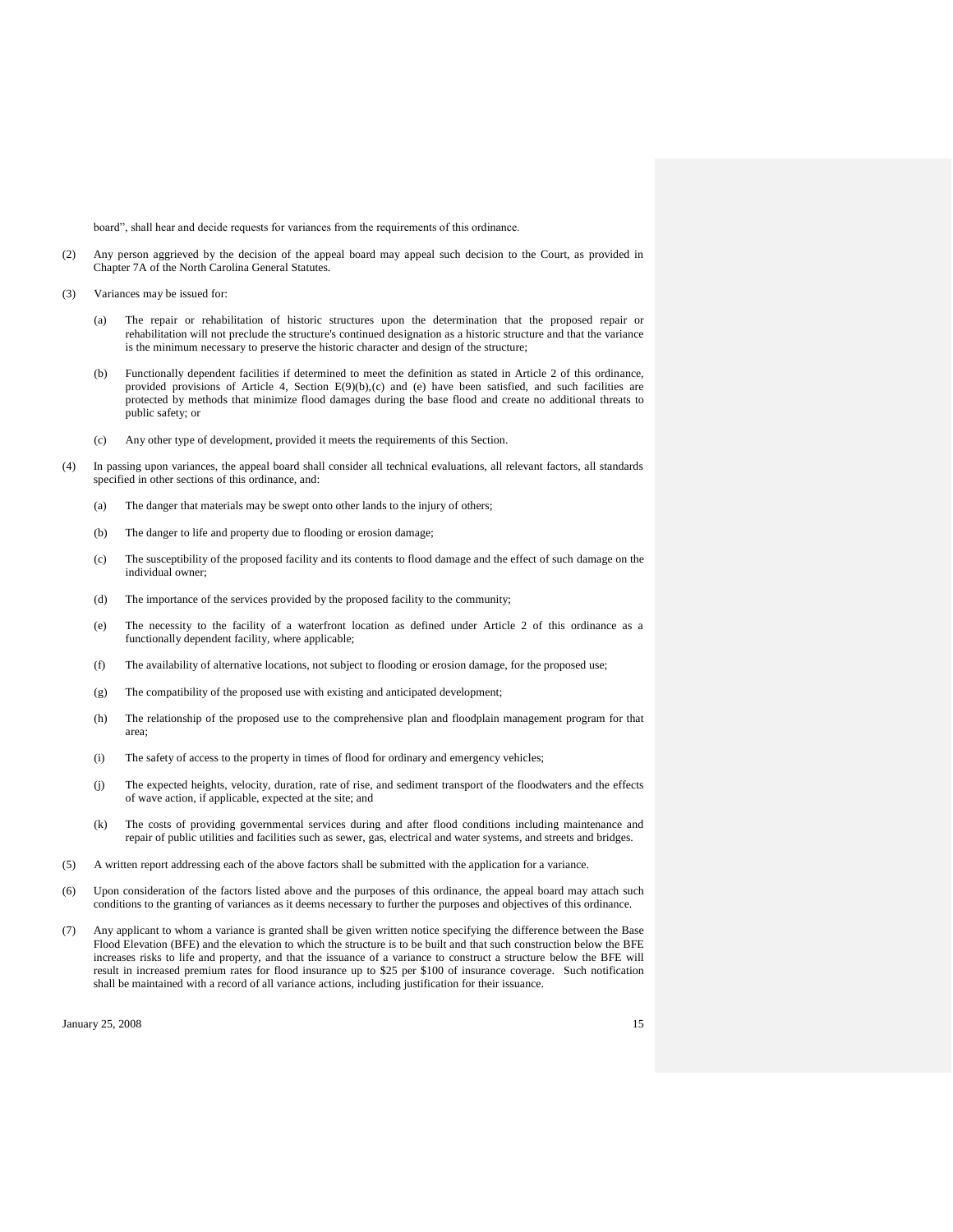- (8) The Floodplain Administrator shall maintain the records of all appeal actions and report any variances to the Federal Emergency Management Agency and the State of North Carolina upon request.
- (9) Conditions for Variances:
	- (a) Variances shall not be issued when the variance will make the structure in violation of other Federal, State, or local laws, regulations, or ordinances.
	- (b) Variances shall not be issued within any designated floodway or non-encroachment area if the variance would result in any increase in flood levels during the base flood discharge.
	- (c) Variances shall only be issued upon a determination that the variance is the minimum necessary, considering the flood hazard, to afford relief.
	- (d) Variances shall only be issued prior to development permit approval.
	- (e) Variances shall only be issued upon:
		- (i) A showing of good and sufficient cause;
		- (ii) A determination that failure to grant the variance would result in exceptional hardship; and
		- (iii) A determination that the granting of a variance will not result in increased flood heights, additional threats to public safety, or extraordinary public expense, create nuisance, cause fraud on or victimization of the public, or conflict with existing local laws or ordinances.
- (10) A variance may be issued for solid waste disposal facilities or sites, hazardous waste management facilities, salvage yards, and chemical storage facilities that are located in Special Flood Hazard Areas provided that all of the following conditions are met.
	- (a) The use serves a critical need in the community.
	- (b) No feasible location exists for the use outside the Special Flood Hazard Area.
	- (c) The reference level of any structure is elevated or floodproofed to at least the Regulatory Flood Protection Elevation.
	- (d) The use complies with all other applicable Federal, State and local laws.
	- (e) The Robeson County Floodplain Administrator has notified the Secretary of the North Carolina Department of Crime Control and Public Safety of its intention to grant a variance at least thirty (30) calendar days prior to granting the variance.

## **ARTICLE 5. PROVISIONS FOR FLOOD HAZARD REDUCTION.**

#### **SECTION A. GENERAL STANDARDS.**

In all Special Flood Hazard Areas the following provisions are required:

- (1) All new construction and substantial improvements shall be designed (or modified) and adequately anchored to prevent flotation, collapse, and lateral movement of the structure.
- (2) All new construction and substantial improvements shall be constructed with materials and utility equipment resistant to flood damage.
- (3) All new construction and substantial improvements shall be constructed by methods and practices that minimize flood damages.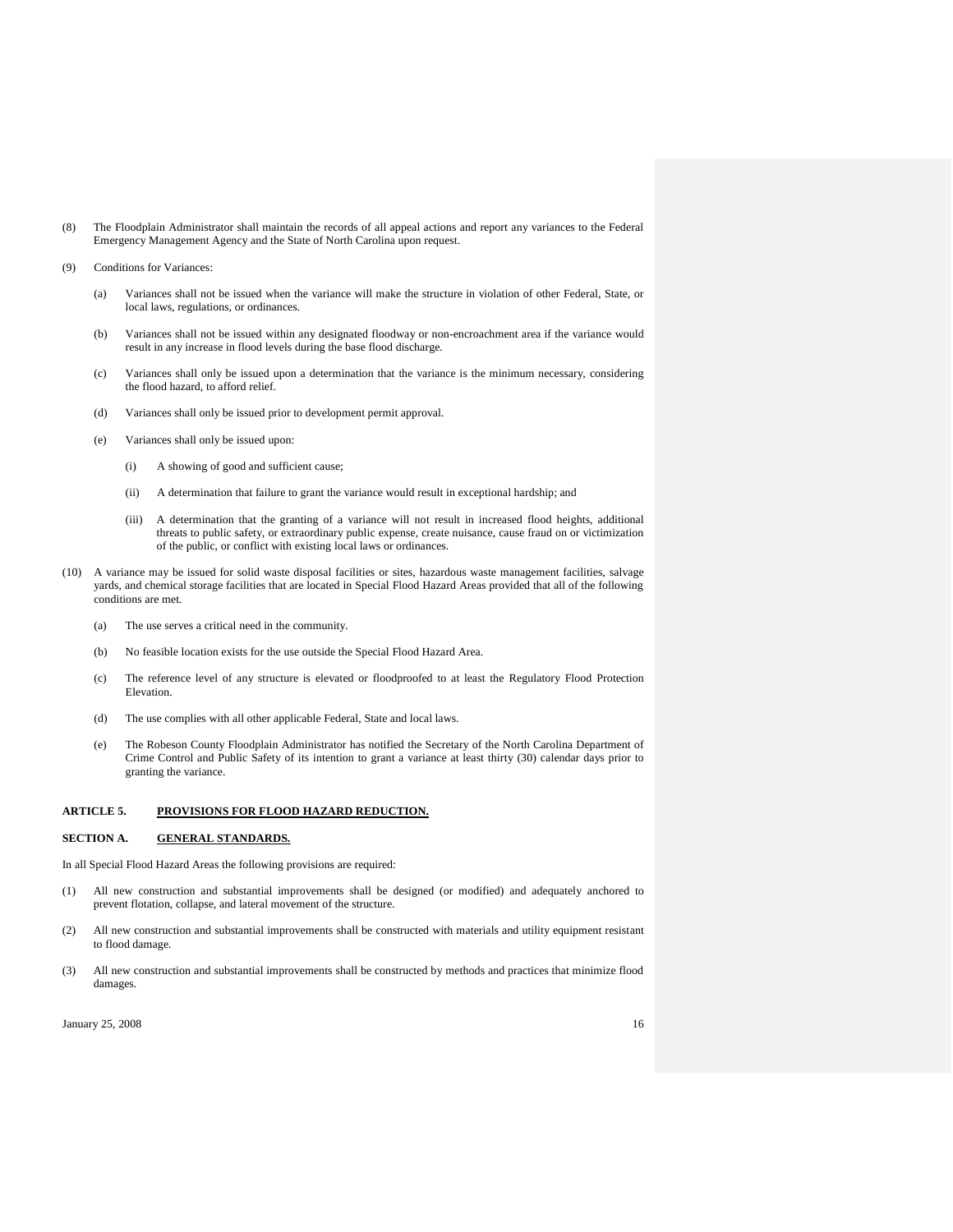- (4) All new electrical, heating, ventilation, plumbing, air conditioning equipment, and other service facilities shall be located at or above the RFPE or designed and installed so as to prevent water from entering or accumulating within the components during conditions of flooding to the Regulatory Flood Protection Elevation. These include, but are not limited to, HVAC equipment, water softener units, bath/kitchen fixtures, ductwork, electric/gas meter panels/boxes, utility/cable boxes, hot water heaters, and electric outlets/switches.
	- (a) Replacements as part of a substantial improvement to electrical, heating, ventilation, plumbing, air conditioning, equipment and other service equipment shall also meet the above provisions.
	- (b) Replacements that are for maintenance and not part of a substantial improvement may be installed at the original location provided the addition and/or improvements only comply with the standards for new constructions consistent with the code and requirements for the original structure.
- (5) All new and replacement water supply systems shall be designed to minimize or eliminate infiltration of floodwaters into the system.
- (6) New and replacement sanitary sewage systems shall be designed to minimize or eliminate infiltration of floodwaters into the systems and discharges from the systems into flood waters.
- (7) On-site waste disposal systems shall be located and constructed to avoid impairment to them or contamination from them during flooding.
- improvements to a structure, which this ordinance, shall meet the requirements of "new construction" as contained in this ordinance.
- (8) Nothing in this ordinance shall prevent the repair, reconstruction, or replacement of a building or structure existing on the effective date of this ordinance and located totally or partially within the floodway, non-encroachment area, or stream setback, provided there is no additional encroachment below the Regulatory Flood Protection Elevation in the floodway, non-encroachment area, or stream setback, and provided that such repair, reconstruction, or replacement meets all of the other requirements of this ordinance.
- (9) New solid waste disposal facilities and sites, hazardous waste management facilities, salvage yards, and chemical storage facilities shall not be permitted, except by variance as specified in Article 4, Section E(10). A structure or tank for chemical or fuel storage incidental to an allowed use or to the operation of a water treatment plant or wastewater treatment facility may be located in a Special Flood Hazard Area only if the structure or tank is either elevated or floodproofed to at least the Regulatory Flood Protection Elevation and certified in accordance with the provisions of Article 4, Section B(3).
- (10) All subdivision proposals and other development proposals shall be consistent with the need to minimize flood damage.
- (11) All subdivision proposals and other development proposals shall have public utilities and facilities such as sewer, gas, electrical, and water systems located and constructed to minimize flood damage.
- (12) All subdivision proposals and other development proposals shall have adequate drainage provided to reduce exposure to flood hazards.
- (13) All subdivision proposals and other development proposals shall have received all necessary permits from those governmental agencies for which approval is required by Federal or State law, including Section 404 of the Federal Water Pollution Control Act Amendments of 1972, 33 U.S.C. 1334.
- (14) When a structure is partially located in a Special Flood Hazard Area, the entire structure shall meet the requirements for new construction and substantial improvements.
- (15) When a structure is located in multiple flood hazard zones or in a flood hazard risk zone with multiple base flood elevations, the provisions for the more restrictive flood hazard risk zone and the highest Base Flood Elevation (BFE) shall apply.
- (16) Fill is prohibited in the SFHA, including construction of buildings on fill. This includes not approving Conditional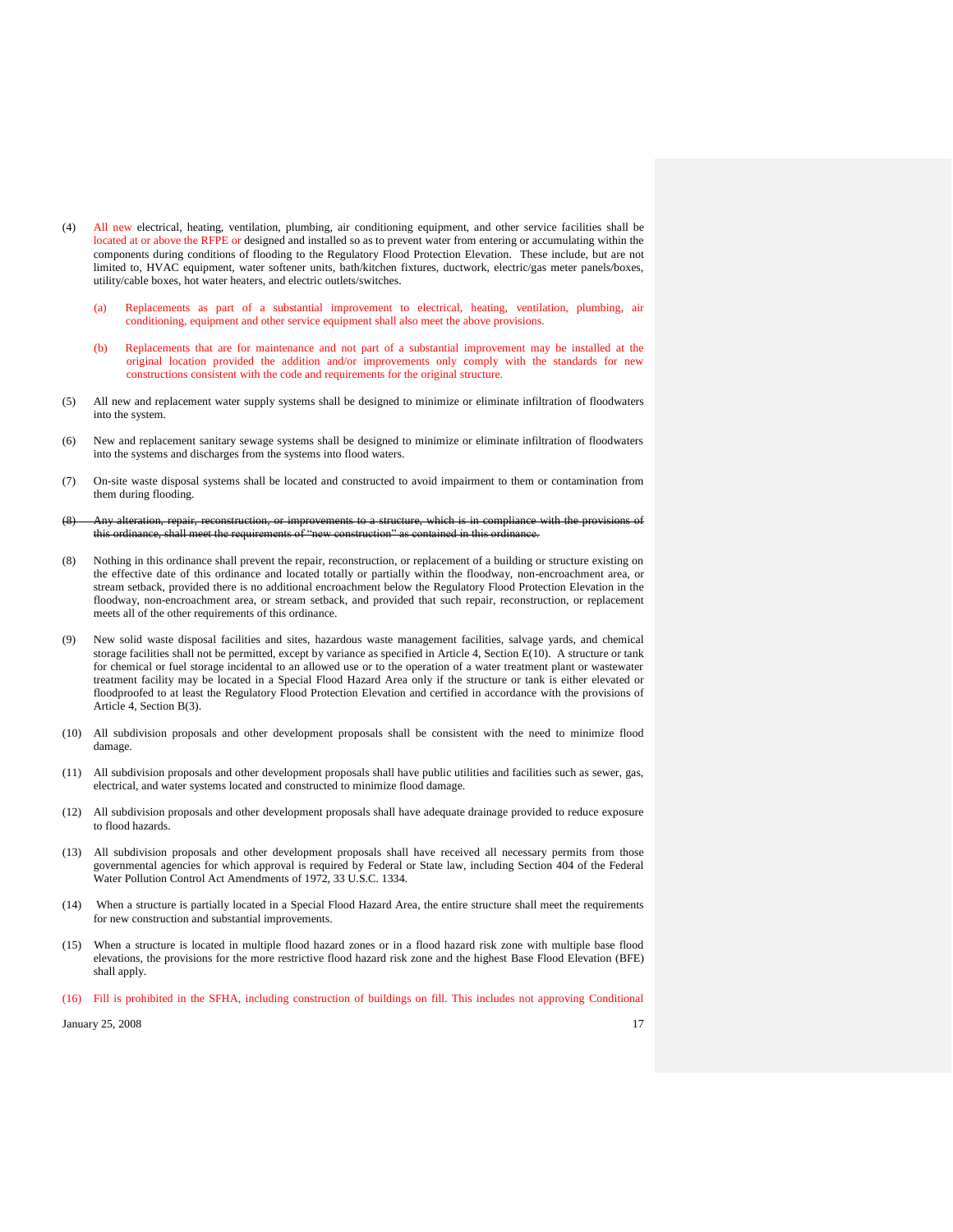#### Letters or Letters of Map Revision – Based on Fill (CLOMR-F or LOMR-F)

#### **SECTION B. SPECIFIC STANDARDS.**

In all Special Flood Hazard Areas where Base Flood Elevation (BFE) data has been provided, as set forth in Article 3, Section B, or Article 5, Section D, the following provisions, in addition to the provisions of Article 5, Section A, are required:

- Residential Construction. New construction and substantial improvement of any residential structure (including manufactured homes) shall have the reference level, including basement, elevated no lower than the Regulatory Flood Protection Elevation, as defined in Article 2 of this ordinance.
- (2) Non-Residential Construction. New construction and substantial improvement of any commercial, industrial, or other non-residential structure shall have the reference level, including basement, elevated no lower than the Regulatory Flood Protection Elevation, as defined in Article 2 of this ordinance. Structures located in A, AE, AO, and A1-30 Zones may be floodproofed to the Regulatory Flood Protection Elevation in lieu of elevation provided that all areas of the structure, together with attendant utility and sanitary facilities, below the Regulatory Flood Protection Elevation are watertight with walls substantially impermeable to the passage of water, using structural components having the capability of resisting hydrostatic and hydrodynamic loads and the effect of buoyancy. For AO Zones, the floodproofing elevation shall be in accordance with Article 5, Section G (2). A registered professional engineer or architect shall certify that the floodproofing standards of this subsection are satisfied. Such certification shall be provided to the Floodplain Administrator as set forth in Article 4, Section B (3), along with the operational plan and the inspection and maintenance plan.

#### (3) Manufactured Homes.

- (a) New and replacement manufactured homes shall be elevated so that the reference level of the manufactured home is no lower than the Regulatory Flood Protection Elevation, as defined in Article 2 of this ordinance.
- (b) Manufactured homes shall be securely anchored to an adequately anchored foundation to resist flotation, collapse, and lateral movement, either by certified engineered foundation system, or in accordance with the most current edition of the State of North Carolina Regulations for Manufactured Homes adopted by the Commissioner of Insurance pursuant to NCGS 143-143.15. Additionally, when the elevation would be met by an elevation of the chassis thirty-six (36) inches or less above the grade at the site, the chassis shall be supported by reinforced piers or engineered foundation. When the elevation of the chassis is above thirty-six (36) inches in height, an engineering certification is required.
- (c) All enclosures or skirting below the lowest floor shall meet the requirements of Article 5, Section B (4).
- (d) An evacuation plan must be developed for evacuation of all residents of all new, substantially improved or substantially damaged manufactured home parks or subdivisions located within flood prone areas. This plan shall be filed with and approved by the Floodplain Administrator and the local Emergency Management Coordinator.
- (4) Elevated Buildings. Fully enclosed area, of new construction and substantially improved structures, which is below the lowest floor:
	- (a) Shall not be designed or used for human habitation, but shall only be used for parking of vehicles, building access, or limited storage of maintenance equipment used in connection with the premises. Access to the enclosed area shall be the minimum necessary to allow for parking of vehicles (garage door) or limited storage of maintenance equipment (standard exterior door), or entry to the living area (stairway or elevator). The interior portion of such enclosed area shall not be finished or partitioned into separate rooms, except to enclose storage areas;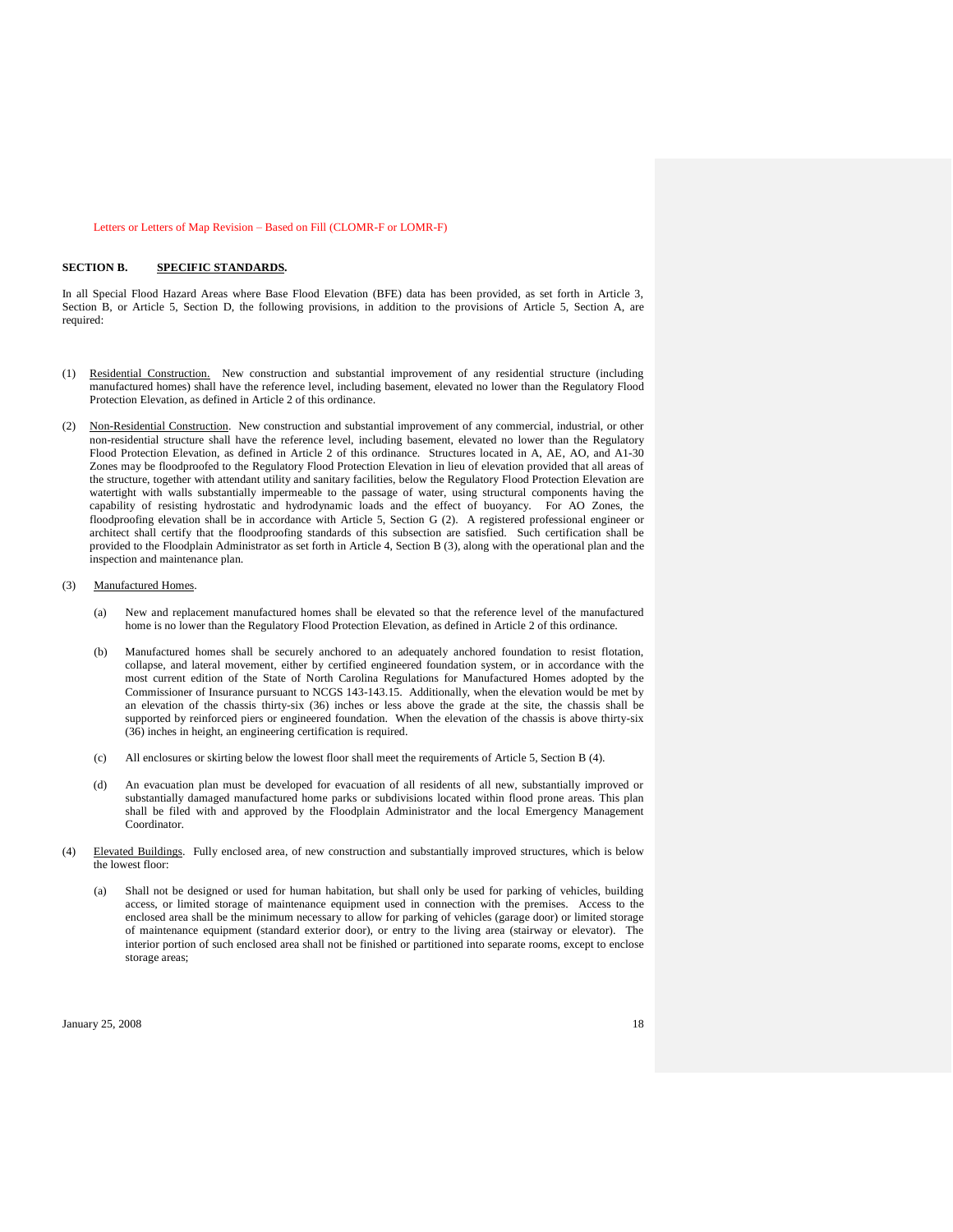- (b) Shall be constructed entirely of flood resistant materials at least to the Regulatory Flood Protection Elevation; and
- (c) Shall include, in Zones A, AO, AE, and A1-30, flood openings to automatically equalize hydrostatic flood forces on walls by allowing for the entry and exit of floodwaters. To meet this requirement, the openings must either be certified by a professional engineer or architect or meet or exceed the following minimum design criteria:
	- (i) A minimum of two flood openings on different sides of each enclosed area subject to flooding;
	- (ii) The total net area of all flood openings must be at least one (1) square inch for each square foot of enclosed area subject to flooding;
	- (iii) If a building has more than one enclosed area, each enclosed area must have flood openings to allow floodwaters to automatically enter and exit;
	- (iv) The bottom of all required flood openings shall be no higher than one (1) foot above the adjacent grade;
	- (v) Flood openings may be equipped with screens, louvers, or other coverings or devices, provided they permit the automatic flow of floodwaters in both directions; and
	- (vi) Enclosures made of flexible skirting are not considered enclosures for regulatory purposes, and, therefore, do not require flood openings. Masonry or wood underpinning, regardless of structural status, is considered an enclosure and requires flood openings as outlined above.

#### (5) Additions/Improvements.

- (a) Additions and/or improvements to pre-FIRM structures when the addition and/or improvements in combination with any interior modifications to the existing structure are:
	- (i) not a substantial improvement, the addition and/or improvements must be designed to minimize flood damages and must not be any more non-conforming than the existing structure.
	- (ii) a substantial improvement, both the existing structure and the addition and/or improvements must comply with the standards for new construction.
- (b) Additions to pre-FIRM or post-FIRM structures with no modifications to the existing structure other than a standard door in the common wall shall require only the addition to comply with the standards for new construction.
- (c) Additions and/or improvements to post-FIRM structures when the addition and/or improvements in combination with any interior modifications to the existing structure are:
	- (i) not a substantial improvement, the addition and/or improvements only must comply with the standards for new construction.
	- (ii) a substantial improvement, both the existing structure and the addition and/or improvements must comply with the standards for new construction.
- (d) Any combination of repair, reconstruction, rehabilitation, addition or improvement of a building or structure taking place during a 2 year period, the cumulative cost of which equals or exceeds 50 percent of the market value of the structure before the improvement or repair is started, must comply with the standards of new construction. For each building or structure, the 2 year period begins on the date of the first improvement or repair of that building or structure subsequent to the effective date of this ordinance. Substantial damage also means flood-related damage sustained by a structure on two separate occasions during a 10-year period for the market value of the structure before the damage occurred. If the structure has sustained substantial damage, any repairs are considered substantial improvement regardless of the actual repair work performed. The requirement does not, however, include either:

 $J_{\text{anuary}}$  25, 2008 19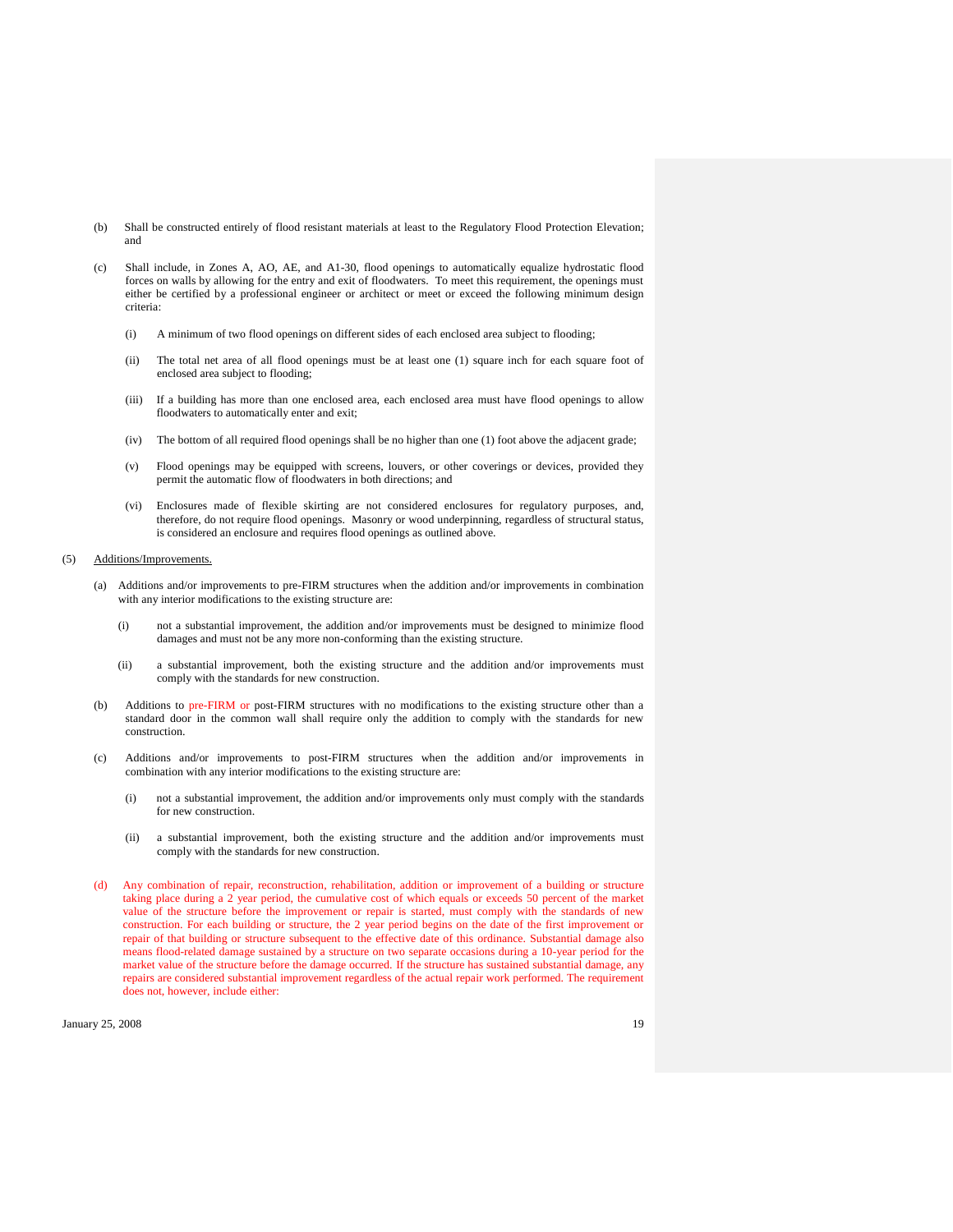- (i) Any project for improvement of a building required to correct existing health, sanitary or safety code violation's identified by the building official and that are the minimum necessary to assume safe living conditions.
- (6) Recreational Vehicles. Recreational vehicles shall either:
	- (a) be on site for fewer than 180 consecutive days and be fully licensed and ready for highway use (a recreational vehicle is ready for highway use if it is on its wheels or jacking system, is attached to the site only by quick disconnect type utilities, and has no permanently attached additions); or
	- (b) meet all the requirements for new construction.
- (7) Temporary Non-Residential Structures. Prior to the issuance of a floodplain development permit for a temporary structure, the applicant must submit to the Floodplain Administrator a plan for the removal of such structure(s) in the event of a hurricane, flash flood or other type of flood warning notification**.** The following information shall be submitted in writing to the Floodplain Administrator for review and written approval:
	- (a) A specified time period for which the temporary use will be permitted. Time specified may not exceed three (3) months, renewable up to one (1) year;
	- (b) The name, address, and phone number of the individual responsible for the removal of the temporary structure;
	- (c) The time frame prior to the event at which a structure will be removed (i.e., minimum of 72 hours before landfall of a hurricane or immediately upon flood warning notification);
	- (d) A copy of the contract or other suitable instrument with the entity responsible for physical removal of the structure; and
	- (e) Designation, accompanied by documentation, of a location outside the Special Flood Hazard Area, to which the temporary structure will be moved.
- (8) Accessory Structures. When accessory structures (sheds, detached garages, etc.) are to be placed within a Special Flood Hazard Area, the following criteria shall be met:
	- (a) Accessory structures shall not be used for human habitation (including working, sleeping, living, cooking or restroom areas);
	- (b) Accessory structures shall not be temperature-controlled;
	- (c) Accessory structures shall be designed to have low flood damage potential;
	- (d) Accessory structures shall be constructed and placed on the building site so as to offer the minimum resistance to the flow of floodwaters;
	- (e) Accessory structures shall be firmly anchored in accordance with the provisions of Article 5, Section A(1);
	- (f) All service facilities such as electrical shall be installed in accordance with the provisions of Article 5, Section  $A(4)$ ; and
	- (g) Flood openings to facilitate automatic equalization of hydrostatic flood forces shall be provided below Regulatory Flood Protection Elevation in conformance with the provisions of Article 5, Section B(4)(c).

An accessory structure with a footprint less than 150 square feet that satisfies the criteria outlined above does not require an elevation or floodproofing certificate. Elevation or floodproofing certifications are required for all other accessory structures in accordance with Article 4, Section B (3).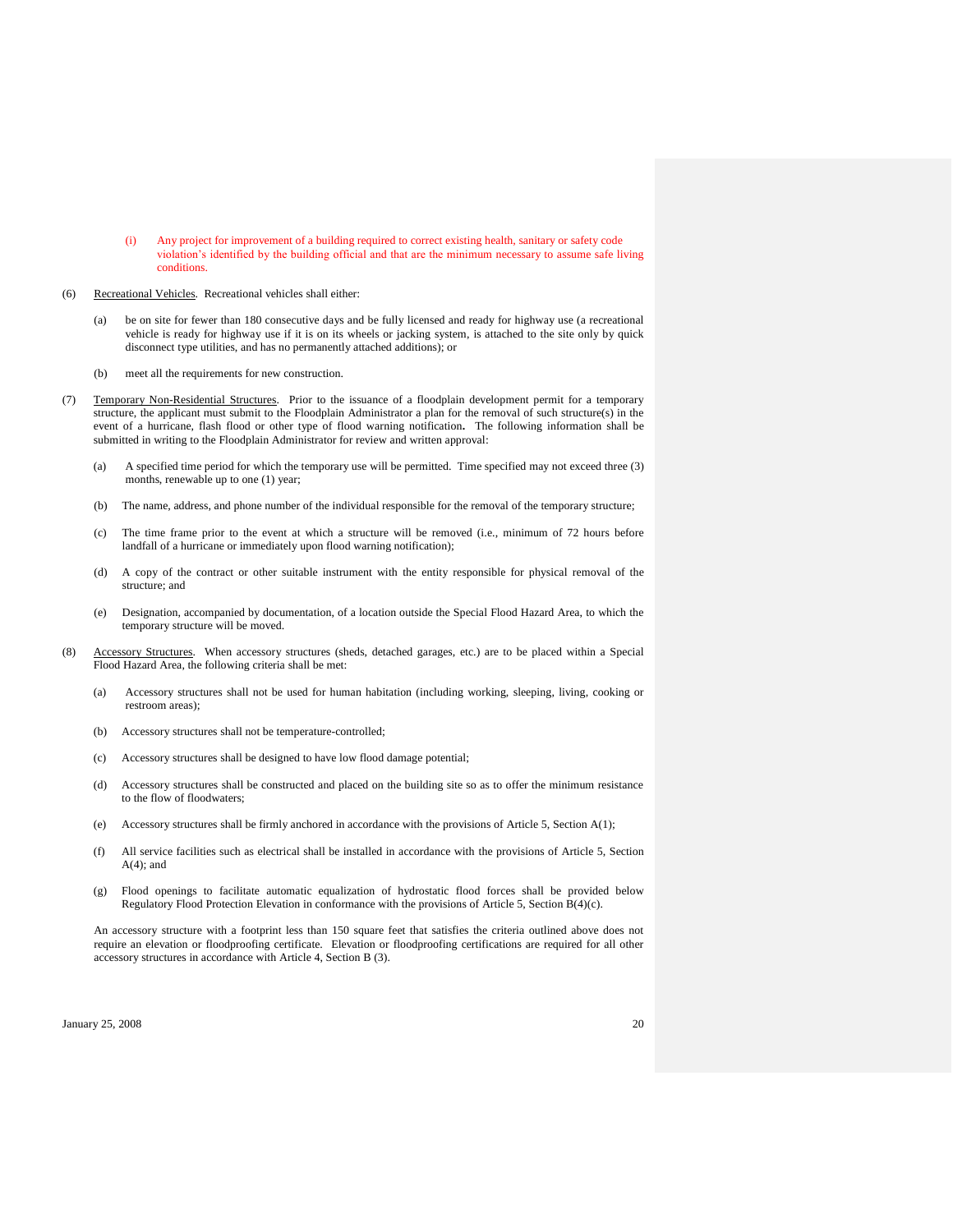#### **SECTION C. RESERVED.**

### **SECTION D. STANDARDS FOR FLOODPLAINS WITHOUT ESTABLISHED BASE FLOOD ELEVATIONS.**

Within the Special Flood Hazard Areas designated as Approximate Zone A and established in Article 3, Section B, where no Base Flood Elevation (BFE) data has been provided by FEMA, the following provisions, in addition to the provisions of Article 5, Section A, shall apply:

- (1) No encroachments, including fill, new construction, substantial improvements or new development shall be permitted within a distance of twenty (20) feet each side from top of bank or five times the width of the stream, whichever is greater, unless certification with supporting technical data by a registered professional engineer is provided demonstrating that such encroachments shall not result in any increase in flood levels during the occurrence of the base flood discharge.
- (2) The BFE used in determining the Regulatory Flood Protection Elevation shall be determined based on the following criteria:
	- (a) When Base Flood Elevation (BFE) data is available from other sources, all new construction and substantial improvements within such areas shall also comply with all applicable provisions of this ordinance and shall be elevated or floodproofed in accordance with standards in Article 5, Sections A and B.
	- (b) When floodway or non-encroachment data is available from a Federal, State, or other source, all new construction and substantial improvements within floodway and non-encroachment areas shall also comply with the requirements of Article 5, Sections B and F.
	- (c) All subdivision, manufactured home park and other development proposals shall provide Base Flood Elevation (BFE) data if development is greater than five (5) acres or has more than fifty (50) lots/manufactured home sites. Such Base Flood Elevation (BFE) data shall be adopted by reference in accordance with Article 3, Section B and utilized in implementing this ordinance.
	- (d) When Base Flood Elevation (BFE) data is not available from a Federal, State, or other source as outlined above, the reference level shall be elevated or floodproofed (nonresidential) to or above the Regulatory Flood Protection Elevation, as defined in Article 2. All other applicable provisions of Article 5, Section B shall also apply.

#### **SECTION E. STANDARDS FOR RIVERINE FLOODPLAINS WITH BASE FLOOD ELEVATIONS BUT WITHOUT ESTABLISHED FLOODWAYS OR NON-ENCROACHMENT AREAS.**

Along rivers and streams where Base Flood Elevation (BFE) data is provided by FEMA or is available from another source but neither floodway nor non-encroachment areas are identified for a Special Flood Hazard Area on the FIRM or in the FIS report, the following requirements shall apply to all development within such areas:

- (1) Standards of Article 5, Sections A and B; and
- (2) Until a regulatory floodway or non-encroachment area is designated, no encroachments, including fill, new construction, substantial improvements, or other development, shall be permitted unless certification with supporting technical data by a registered professional engineer is provided demonstrating that the cumulative effect of the proposed development, when combined with all other existing and anticipated development, will not increase the water surface elevation of the base flood more than one (1) foot at any point within the community.

#### **SECTION F. FLOODWAYS AND NON-ENCROACHMENT AREAS.**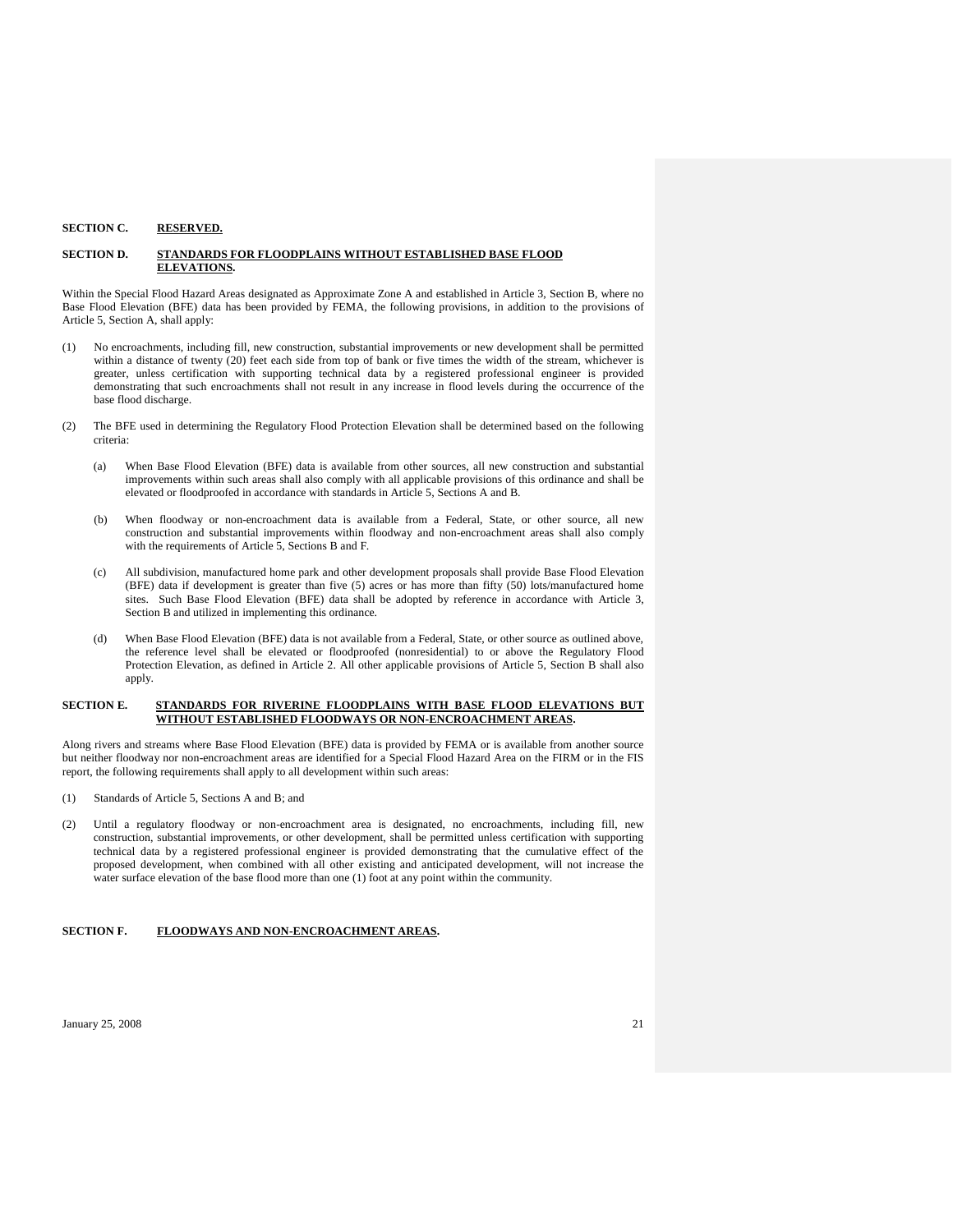Areas designated as floodways or non-encroachment areas are located within the Special Flood Hazard Areas established in Article 3, Section B. The floodways and non-encroachment areas are extremely hazardous areas due to the velocity of floodwaters that have erosion potential and carry debris and potential projectiles. The following provisions, in addition to standards outlined in Article 5, Sections A and B, shall apply to all development within such areas:

- (1) No encroachments, including fill, new construction, substantial improvements and other developments shall be permitted unless:
	- (a) it is demonstrated that the proposed encroachment would not result in any increase in the flood levels during the occurrence of the base flood, based on hydrologic and hydraulic analyses performed in accordance with standard engineering practice and presented to the Floodplain Administrator prior to issuance of floodplain development permit, or
	- (b) a Conditional Letter of Map Revision (CLOMR) has been approved by FEMA. A Letter of Map Revision (LOMR) must also be obtained upon completion of the proposed encroachment.
- (2) If Article 5, Section F(1) is satisfied, all development shall comply with all applicable flood hazard reduction provisions of this ordinance.
- (3) No manufactured homes shall be permitted, except replacement manufactured homes in an existing manufactured home park or subdivision, provided the following provisions are met:
	- (a) The anchoring and the elevation standards of Article 5, Section B(3); and
	- (b) The no encroachment standard of Article 5, Section F(1).

### **SECTION G. STANDARDS FOR AREAS OF SHALLOW FLOODING (ZONE AO).**

Located within the Special Flood Hazard Areas established in Article 3, Section B, are areas designated as shallow flooding areas. These areas have special flood hazards associated with base flood depths of one (1) to three (3) feet where a clearly defined channel does not exist and where the path of flooding is unpredictable and indeterminate. In addition to Article 5, Sections A and B, all new construction and substantial improvements shall meet the following requirements:

- (1) The reference level shall be elevated at least as high as the depth number specified on the Flood Insurance Rate Map (FIRM), in feet, plus a freeboard of zero ( 2 ) feet, above the highest adjacent grade; or at least four ( 4 ) feet above the highest adjacent grade if no depth number is specified.
- (2) Non-residential structures may, in lieu of elevation, be floodproofed to the same level as required in Article 5, Section G(1) so that the structure, together with attendant utility and sanitary facilities, below that level shall be watertight with walls substantially impermeable to the passage of water and with structural components having the capability of resisting hydrostatic and hydrodynamic loads and effects of buoyancy. Certification is required in accordance with Article 4, Section B(3) and Article 5, Section B(2).
- (3) Adequate drainage paths shall be provided around structures on slopes, to guide floodwaters around and away from proposed structures.

## **SECTION H. STANDARDS FOR AREAS OF SHALLOW FLOODING (ZONE AH)**

Located within the SFHA established in Article 3, Section B, are areas designated as shallow flooding areas. These areas are subject to inundation by 1-percent-annual-chance shallow flooding where average depths are one (1) to three (3) feet. BFEs are derived from detailed hydraulic analyses are shown in this zone. In addition to Article 5, Sections A and B, all new construction and substantial improvements shall meet the following requirements:

(1) Adequate drainage paths shall be provided around structures on slopes to guide floodwaters around and away from proposed structures.